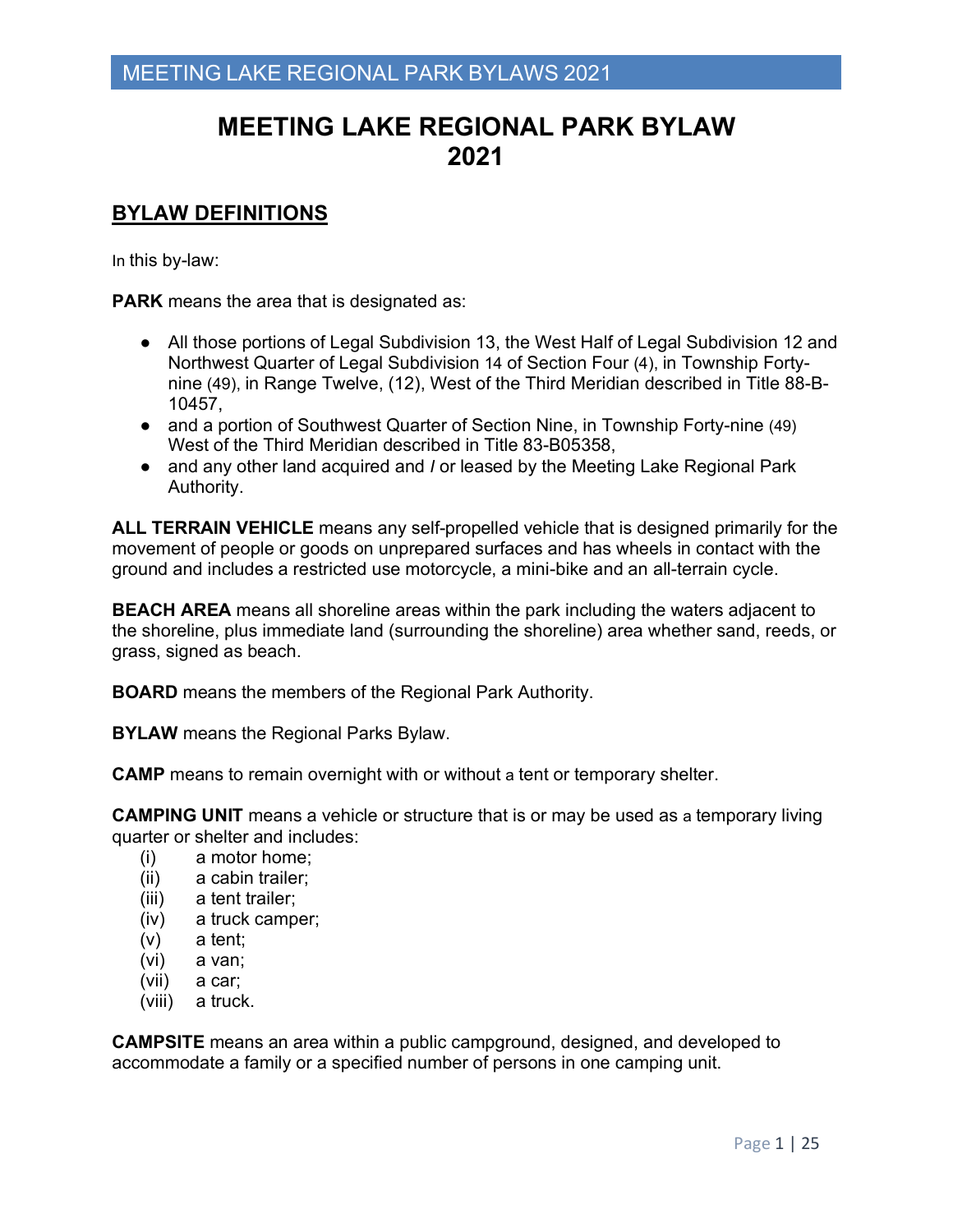**CONTRACTOR** means a person who makes a contract, especially a person who agrees to furnish materials or to do a piece of work for a certain price.

**DAILY** means one calendar day.

**DOMESTIC ANIMAL** means any tamed animal kept by humans and includes any head of cattle, horses, mules, asses, sheep, goats, swine, dogs or cats, as well as any exotic animal, including reptiles.

**ENCASED**, in relation to a firearm, means a firearm that is completely enclosed in a fastened gun case or wrapped in fabric, plastic, or similar material in a manner that makes the firearm not readily available for use.

**FIREARM** means any device from which any shot, bullet or other missile can be discharged and, without limiting the generality of the foregoing, includes a rifle, shotgun, pellet gun, air gun, pistol, revolver, spring gun, longbow, crossbow, or slingshot, firecrackers, and fireworks.

**FISCAL YEAR** means the period commencing on January 1st and ending on December  $31<sup>st</sup>$ .

**HEAVY VEHICLE** means a motor vehicle used for hauling goods having a manufacturer's rated capacity in excess of one (1) Ton or having a wheelbase in excess of one hundred and fifty-nine (159) inches.

**HOUSEBOAT** means a water vessel equipped for use as a temporary or permanent dwelling.

**MINISTER** means the member of the Executive Council to whom for the time being the administration of *The Parks Act* is assigned.

**MOTORBOAT** means a water vessel that is propelled or drawn by a motor.

**OCCUPANT** means the owner, occupant, permittee or licensee of the premises or any person found on the premises at or around the time when the noise or sound issues from the premises.

**OCCUPY** means to reside in, to hold or dwell in, or on, or to use an area for any period.

**OPEN FIRE** means any fire in a place other than in a fireplace or other receptacle provided specifically for the purpose of safely containing fires.

**PARK AUTHORITY** means the people who are, from time to time, appointed for the purpose of carrying out the management and administration of the Regional Park.

**PARK OFFICER** means any member of the Park Authority, as well as any person employed by the Park Authority for the Administration and Management of the park area, and the enforcement of this bylaw within that area.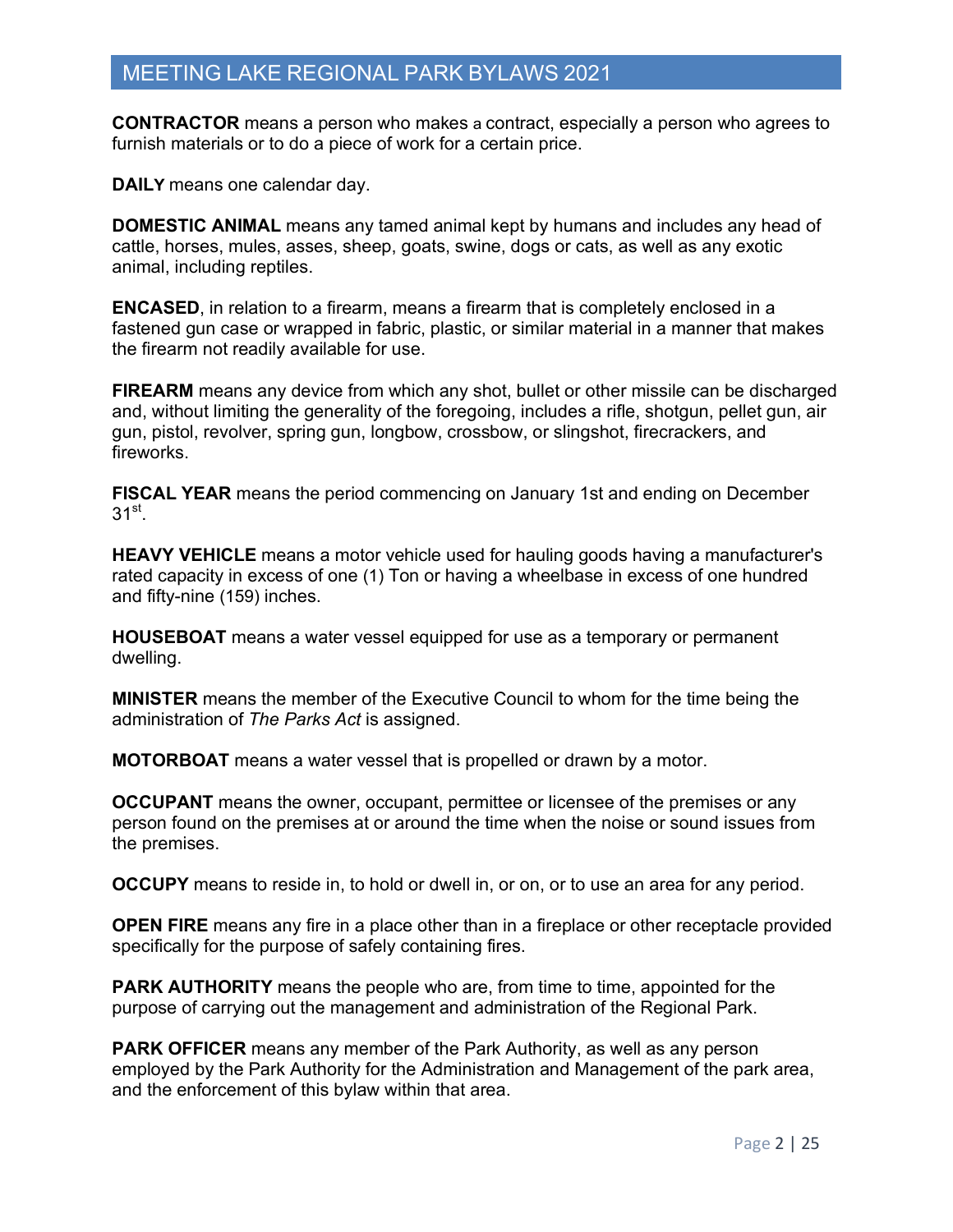**PARKING** means the standing of a vehicle, whether occupied or not, otherwise than temporarily for the purpose of and while actually engaged in loading or unloading or in obedience to traffic regulations, signs or signals.

**PARKING AREA** means any specific location primarily designed for the parking of motor vehicles and/or designated as such by appropriate signs.

**PEACE OFFICER** shall have the same meaning as defined in *The Criminal Code of Canada*.

**PERMIT** means a valid and subsisting permit issued pursuant to this bylaw.

**POLICE OFFICER** shall mean any member of the Royal Canadian Mounted Police.

**PICNIC GROUND** means an area in the park designated by the Board for use by the public for picnic purposes.

**PUBLIC CAMPGROUND** means an area in a park designated by the Board for use by the public for camping purposes.

**QUIET TIME** means the hours between 2300 hours (11:00 p.m.) of one day, and 0800 hours (8:00 a.m.) of the next day, local time, during which time noise is to be kept to a minimum so as to enable the patrons of the park to sleep.

**ROAD** means a road, parkway, driveway, square or place designed and intended for or used by the general public for the passage of vehicles in the Park.

**ROADWAY** means a vehicular pathway in a park and includes a common parking lot, road, street, avenue, parkway, driveway, bridge, viaduct, or trestle within the park intended for or used by the general public for the passage of vehicles.

**RUNNING AT LARGE** used in connection with domestic animals, means they are in such a state, unless confined within a cabin or tent, RV, or other vehicle, or enclosed in a cage, enclosure or tied up or on the end of a leash.

**SIDEWALK** means any walk or path in a park bordering a roadway and constructed for pedestrians.

**SPECIAL CONSTABLE** means a Special Constable as defined in the *Police Act 1978*.

**SUMMER RESIDENCE** means residence during the period between April I and October 31 in any one year.

**SWIMMING AREA** means an area where signs or standard markers have been placed identifying the area as a swimming area.

**TENT** means a structure of canvas, or other fabric or synthetic materials supported by a pole or poles, rope or other device.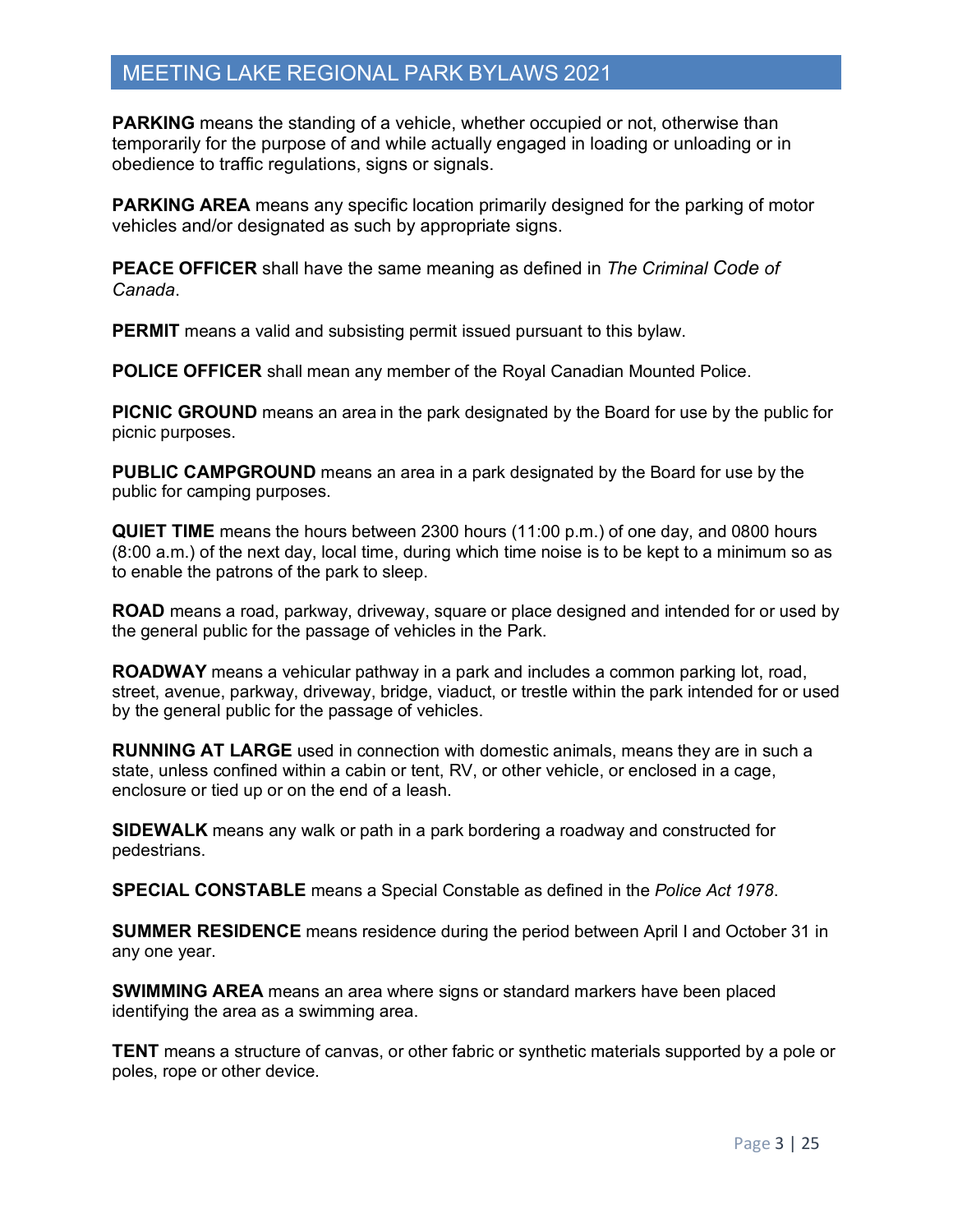**TRAVEL TRAILER** means a structure of wood, plastic, or fiberglass, or of wood products, metal or canvas, or a combination of these materials, erected on a wood or steel chassis with wheels attached, designed for use as living quarters, capable of being transported behind a motor vehicle and licensed under the Laws of a Province, State or Country.

**USE AREA** means a location within the park where development of fixtures, buildings and facilities for public use are found.

**VEHICLE** means any motorized conveyance, other than a water vessel, that is drawn, propelled or driven by any mechanical means, and also includes a wagon, sleigh, bicycle, automobile, tractor, motor home, all terrain vehicle, golf cart, camper truck, trailer.

**WATER VESSEL** includes a boat, canoe, raft or other amphibious craft,

**WILDLIFE OFFICER** means any person appointed or authorized by the Minister for the purpose of enforcing the *Wildlife Act* and the *Regulations* and includes a Police Officer or Peace Officer.

**WILDLIFE** means "Wildlife" as defined in *The Wildlife Act*.

# **PARK ENTRY**

- 1. The Park Authority may require from time to time, that entrance to and use of the park be subject to the following conditions, including payment of a prescribed fee, and thereafter, no person shall enter or use such a park except on payment of such a fee as may be prescribed, or with the permission of the Park Authority.
	- a) The Park Authority may take adequate precautions, including the erection of park control gates, to ensure that the required park entry permit has been acquired. A Park Officer, Peace Officer, Wildlife Officer, or Police Officer may stop and inspect any vehicle within an area, or entering an area, for which a park entry permit is required, to ensure that the vehicle has a valid park entry permit affixed. A Park Officer, Peace Officer, Wildlife Officer or Police Officer shall not be liable for any damage occurring as a result of measures taken to ensure that a park entry permit has been secured.
	- b) Every person to whom a seasonal park entry permit, in the form of a sticker, is issued, shall affix or display this permit in the vehicle entering the park. The sticker must remain in the vehicle while the vehicle is in the park.
	- c) Every person operating a motorcycle, to whom a seasonal or daily park entry permit, in the form of a sticker is issued, shall forthwith affix the permit, and keep it affixed to the flip-up seat of the vehicle. Where a motorcycle doesn't have a flipup seat, the operator may request a letter from the Park Authority authorizing the permit to be carried in a wallet. The motorcycle serial number and license number must be on the letter of authorization.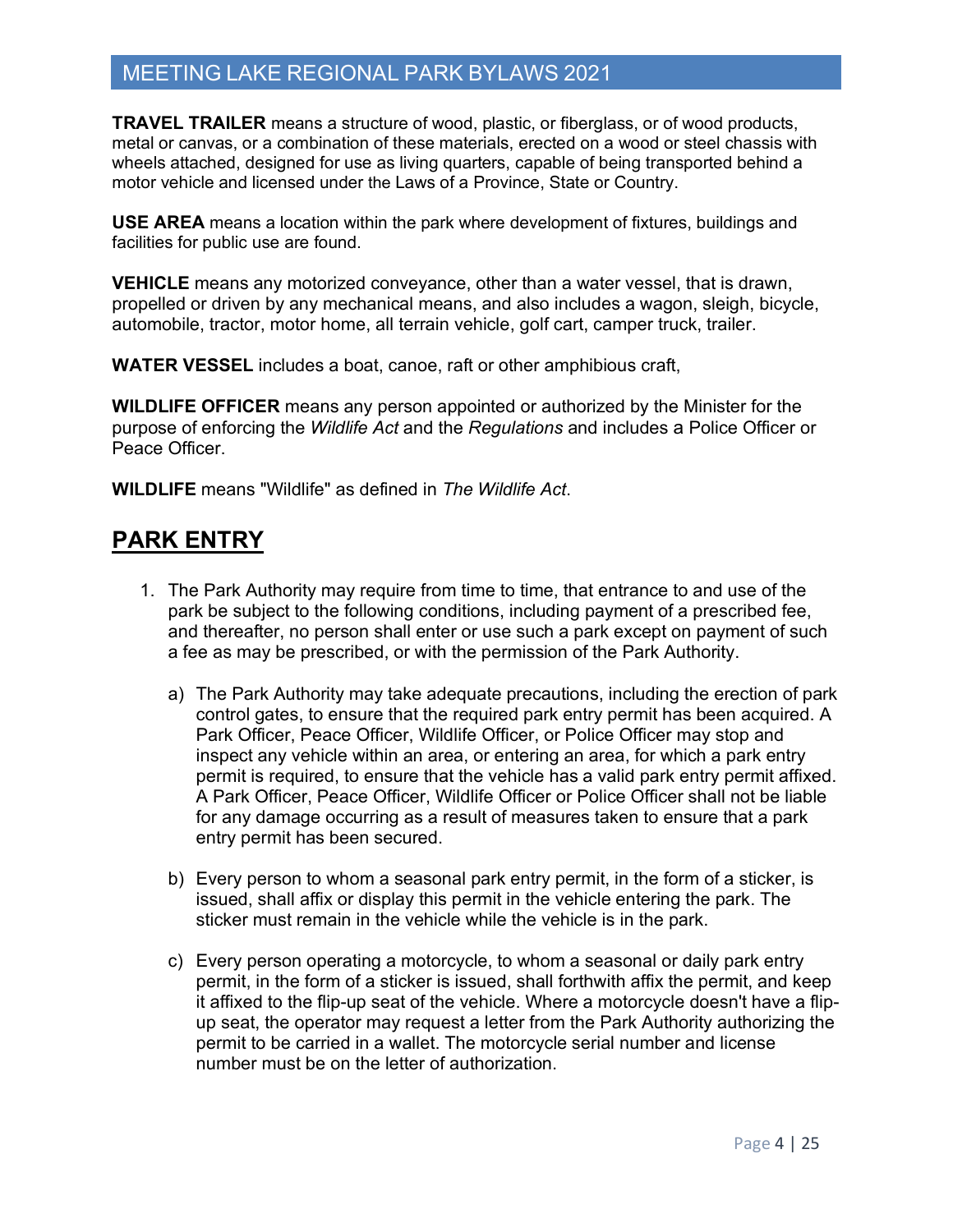- d) Where any park entry permit is lost or destroyed, a new permit must be obtained, and the required fee paid.
- 2. No person shall enter, use or occupy a park entry permit area, or a park entry permit facility unless that person holds a park entry permit issued pursuant to Section 1.
- 3. Sections 1 and 2 do not apply to:
	- (a) service or delivery vehicles which gain entry into the park for the sole purpose of providing a service to the park,
	- (b) vehicles from the Department of Environment and Resource Management, SaskTel, SaskPower or any other Government Agencies,
	- (c) any vehicles displaying the Royal Canadian Mounted Police Crest,
	- (d) any Emergency Vehicles.
- 4. A park entry permit is valid only for the period of time, and with respect to the area or facility specified in the permit.

## **FACILITY-USE PERMIT**

- 5. The Park Authority may designate any area of park land as a facility-use permit area or any facility in park land as a facility-use permit facility.
- 6. Where the Park Authority designates a facility-use permit area or facility, the Park Authority shall have signs posted identifying the area or facility as a facility-use permit area or facility.
- 7. No person shall enter, use or occupy a facility-use permit area or a facility-use permit facility unless that person holds a facility-use permit issued pursuant to this section.
- 8. The Park Authority may issue a facility-use permit to an applicant who pays the fee set by the Park Authority and include in the facility-use permit any terms and conditions that the Park Authority considers appropriate.
- 9. A facility-use permit is valid only for the period of time, and with respect to the area or facility specified in the permit.
- 10. The holder of a facility-use permit shall keep the permit available for inspection at all times and produce it for inspection when requested by a Park Officer, Peace Officer or Police Officer.
- 11.Precautions *I* Liability: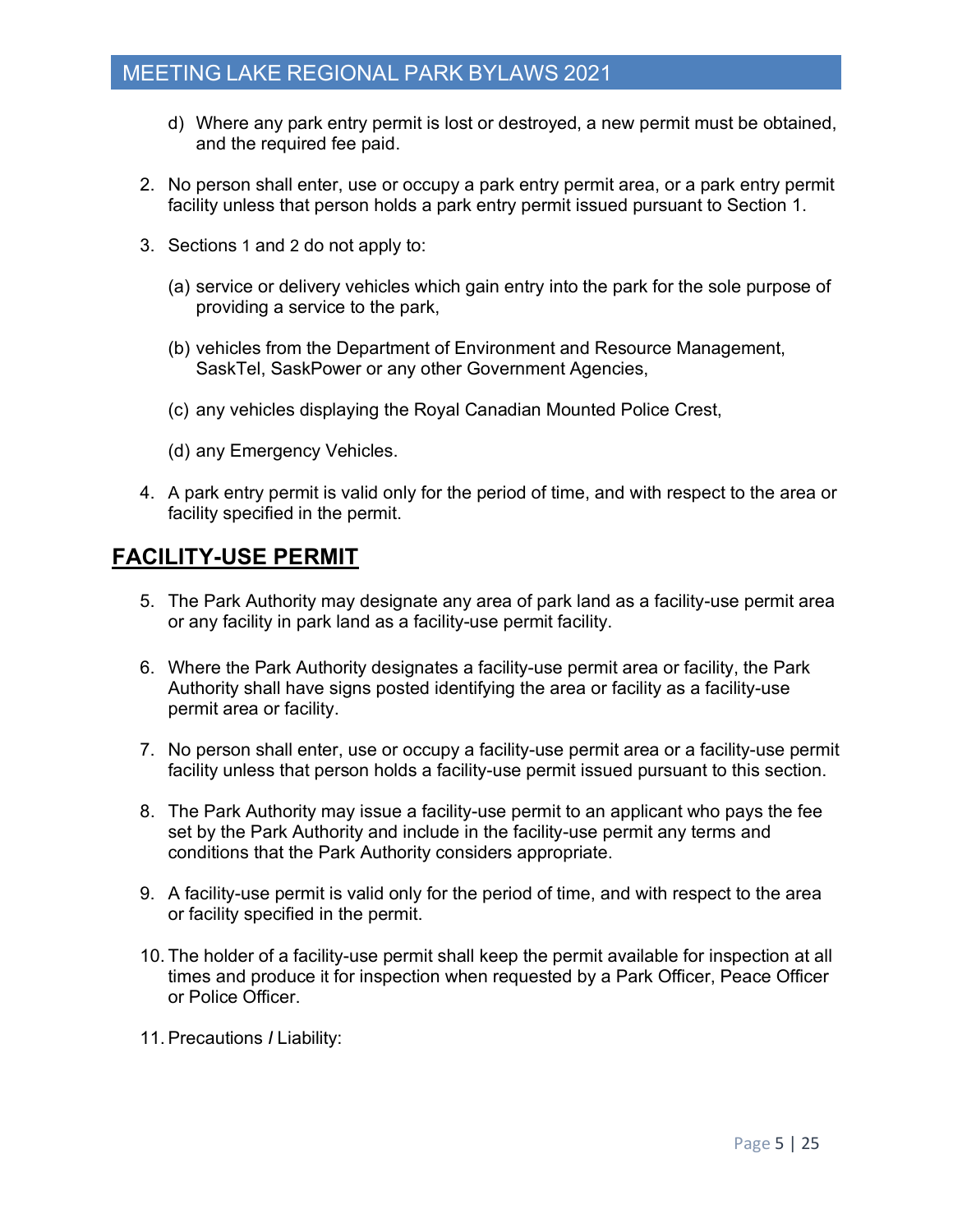- (a) The Park Authority may take adequate precautions, to ensure that the required facility use permit has been acquired and that no person shall use the area or facility contrary to that purpose.
- (b) A Park Officer, Peace Officer or Police Officer shall not be liable for any damage occurring as a result of measures taken to ensure that a facility-use permit has been secured.

## **CAMPING PERMITS**

12. No person shall enter the park for the purpose of establishing a temporary residence with or without a temporary shelter, for the overnight use of park facilities, without having obtained a camping permit and having paid the fees required, from time to time, by the Park Authority. The camping permit may be issued for the use of a designated area in the park or a campsite in the public campground for such period as the officer at their discretion specifies in the permit or the officer may refuse to issue a camping permit were in their opinion it is in the best interest of the park to do so.

## **RULES OF CAMPING**

- 13. No person shall attempt to remain overnight with or without a tent or temporary shelter, or to establish any temporary residence, trailer unit or tent in a park area without a camping permit and stipulation as to the designated area.
- 14. No person shall:
	- (a) alter a camping permit;
	- (b) rent, sell, assign or otherwise transfer a camping permit to another person;
	- (c) operate a vehicle in a public campground during the period commencing at 2300 hours in one day and ending at 800 hours the following day unless the person:
		- (i) is the holder of a camping permit returning to the holder's designated campsite by the most direct route; or
		- (ii) is leaving a public campground by the most direct route.
	- (d) Where that person is the holder of a camping permit:
		- (i) leave the campsite specified in the permit unoccupied for more than 48 consecutive hours without the prior written consent of the Park Authority to do so or;
		- (ii) occupy more than one campsite with one camping unit;
		- (iii) occupy a campsite with more camping units than specified in the camping permit;
	- (e) discharge, discard or dispose of any liquid or solid waste other than into a sewage system or receptacle provided by the Park Authority for that purpose.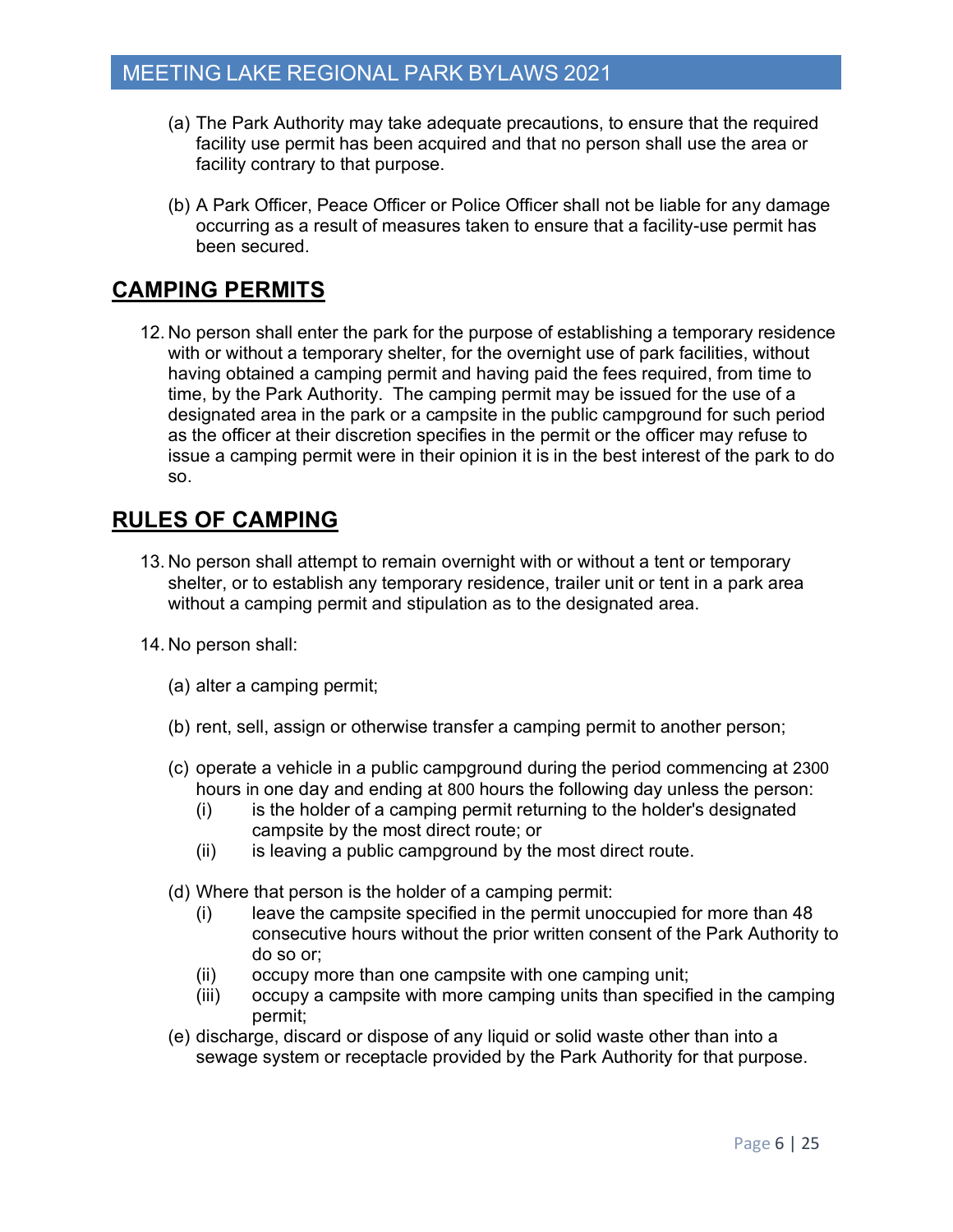- 15. The holder of a camping permit and all persons occupying the campsite under the permit shall maintain the campsite in a clean state.
- 16.A Park Officer, Peace Officer or Police Officer may, without notice, cancel a camping permit if the holder of the permit fails to comply with:
	- (a) any provision of these bylaws,
	- (b) any *Act* or *Act of the Government of Saskatchewan* or *Regulation* pursuant to an *Act* or *Act of the Government of Saskatchewan* that relates to the permit holder's conduct in the park land;
	- (c) any *Act* or *Act of the Parliament of Canada* or *Regulation* pursuant to an *Act* or *Act of the Parliament of Canada* that relates to the permit holder's conduct in the park land;
	- (d) the terms and conditions specified in the permit.
- 17. Any person who is in possession of a valid permit for a facility-use area or a facilityuse facility and is asked to leave the Park by a Park Officer, Peace Officer, or Police Officer is deemed to have his/her permit cancelled, and upon such cancellation shall be prohibited from entering the facility-use area or facility-use facility until he/she lawfully obtains a new permit from a Park Officer.
- 18. No person causing a disturbance shall remain in the park after having been asked to leave by a Park Officer, Peace Officer, or Police Officer.
- 19. On the expiration or cancellation of a camping permit or when the holder of a camping permit vacates the campsite, the holder of the camping permit shall ensure that:
	- (a) the campsite is vacated by all persons occupying the campsite under the permit,
	- (b) all shelters, equipment and other possessions belonging to the persons mentioned in clause (a) are removed and disposed of in accordance with these regulations and the permit.
	- (c) the campsite is left in a clean state.
- 20.Abandoned Accommodation:
	- (a) If any trailer, tent trailer, or other detachable form of accommodation, as well as any other camping equipment or goods, is left in contravention of this bylaw, a Park Officer, Peace Officer, or Police Officer, may have these items moved to, taken to, or stored in a suitable place.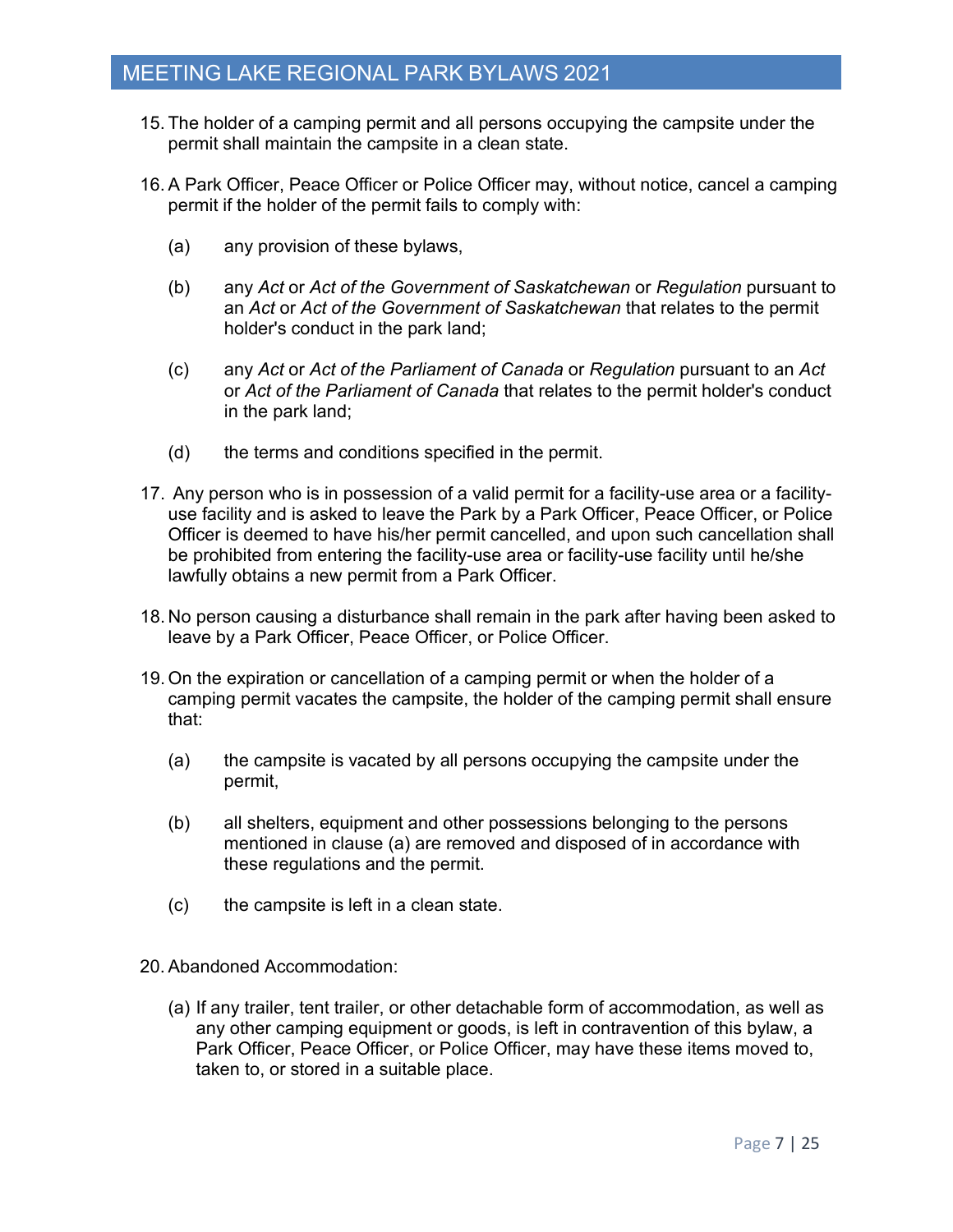(b) Where any trailer, tent trailer, or other detachable form of accommodation, or any other camping equipment or goods have been moved to, taken to, or stored pursuant to Section 20 – Subsection (a), the Park Authority shall have the right to apply to a Court of Competent Jurisdiction for an Order of Possession of Park Land and/or removal and/or Disposition of said property, according to the procedure as set out in *The Parks Act* - *S.S. Chapter P-l.l* and applicable amendments.

## **LENGTH OF STAY**

- 21. No person shall remain in the Park after the hour of 2300 hours, without having received a camping permit or without being authorized to so remain by designation as a family member or visitor included in such permit or being authorized to so remain by designation as a family member or visitor of a cabin lease or a seasonal camping agreement.
- 22. No person shall remain in the Park after having his/her camping permit or park facility use permit revoked.

## **CONDUCT OF PERSONS**

- 23.Any holder of a valid Park entry permit, or Facility use permit, or party to a Lease or other agreement issued by the Park Authority, shall be bound by these bylaws.
- 24. Where any portion of the Park area has been set aside for a specific use or purpose, no person shall use the area contrary to that purpose.
- 25.Every person within the boundaries of the park shall observe and obey every Statute and Regulation, and every prohibition or restriction announced by sign or other device.
- 26. No person shall carry open liquor outside of their campsite or cabin lot at any time.
- 27. No person shall act in an offensive manner by fighting, disorderly conduct, drunkenness, use of vile language or cause noise in any way such as to create, or continue a disturbance to any other person using or occupying the park.
- 28. Music played in the Park should not exceed 85 decibels at any time.
- 29. Quiet time is between the time of 2300 hours of one day, and 800 hours of the next day, local time, and is to be observed by all patrons of the Park.
- 30. Any person:
	- (a) who fails to comply with a directive pursuant to Sections 16 and 17, is deemed to have his/her camping permit revoked, and shall be required to leave the Park as ordered by an Officer.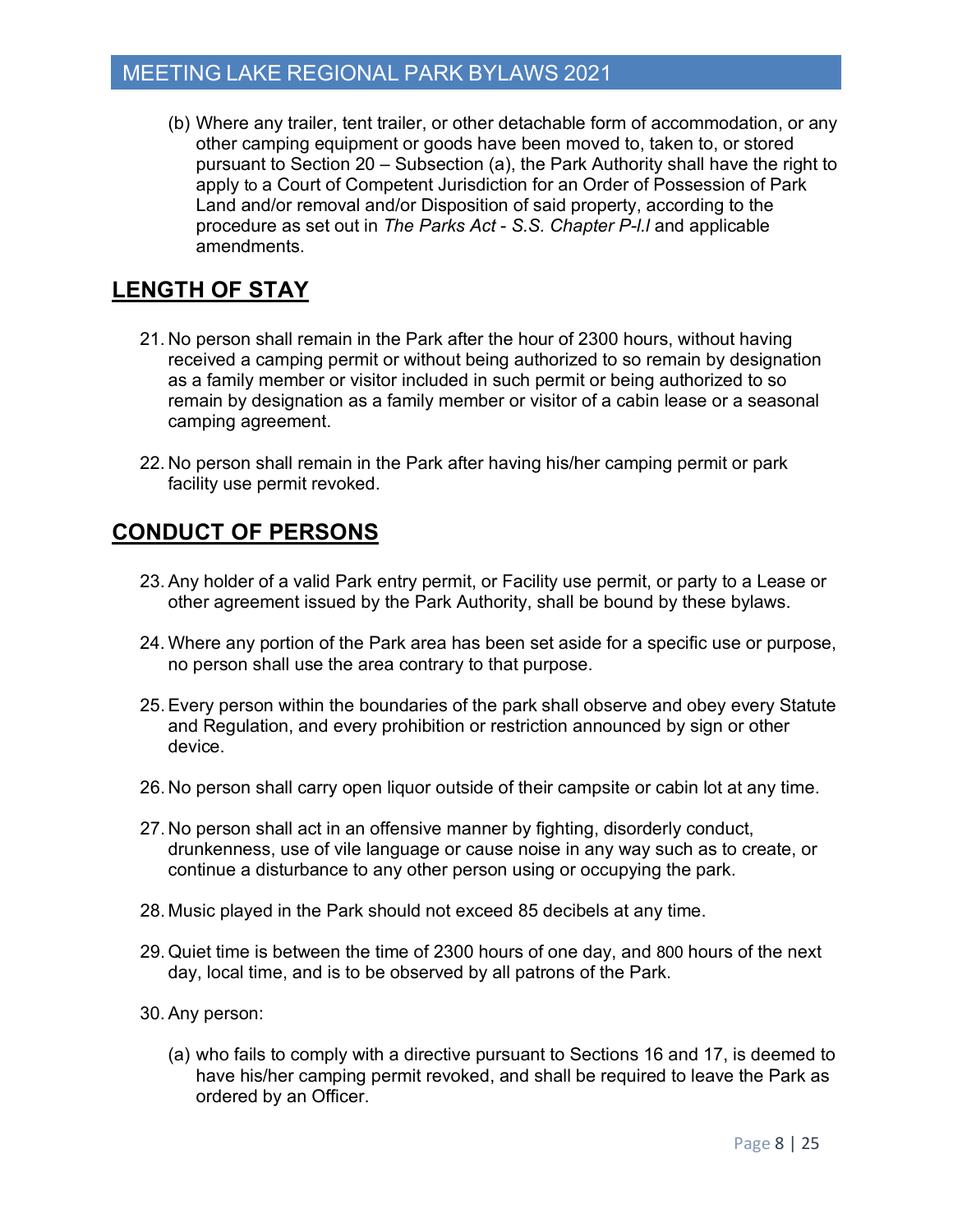- (b) who has his/her camping permit revoked is not permitted to enter the park, or obtain a permit for a period not exceeding one (1) year.
- (c) who attempts to enter or stay in the park after having his/her camping permit revoked is guilty of an offence under this bylaw.

## **VEHICLES AND TRAFFIC**

- 31. The Park Authority or a Park Officer, Peace Officer, or Police Officer may mark and erect on or along any roadway, street, parking lot, walkway, or lane within the Park, a traffic sign or device that may regulate, control, warn, direct or inform persons operating vehicles, or pedestrians in park land and, without restricting the generality of the foregoing, may:
	- (a) Prescribe the maximum speed rate for vehicles;
	- (b) Regulate or prohibit the tethering of horses, or the parking of all or any class of vehicles;
	- (c) Require vehicles to stop;
	- (d) Designate the roadway as a one-way roadway;
	- (e) Close the roadway to all or any class of vehicles;
	- (f) Limit the hours during which the roadway may be used;
	- (g) Regulate pedestrian traffic;
	- (h) Limit the use of a roadway for horses or for a specific class of vehicles, or any method of transportation;
	- (i) Designate a reserved parking area;
	- (j) Regulate, direct, or control in any other manner, the use of the roadway by vehicles, horses or pedestrians;
	- (k) Prescribe the load limits and dimensions for any vehicle or class of vehicles.

32. No person other than a Park Officer, Peace Officer, or Police Officer shall:

- (a) Mark or erect any traffic sign or device on or along a roadway in the Park;
- (b) Remove, deface, or alter any traffic sign or device on or along a roadway in the Park.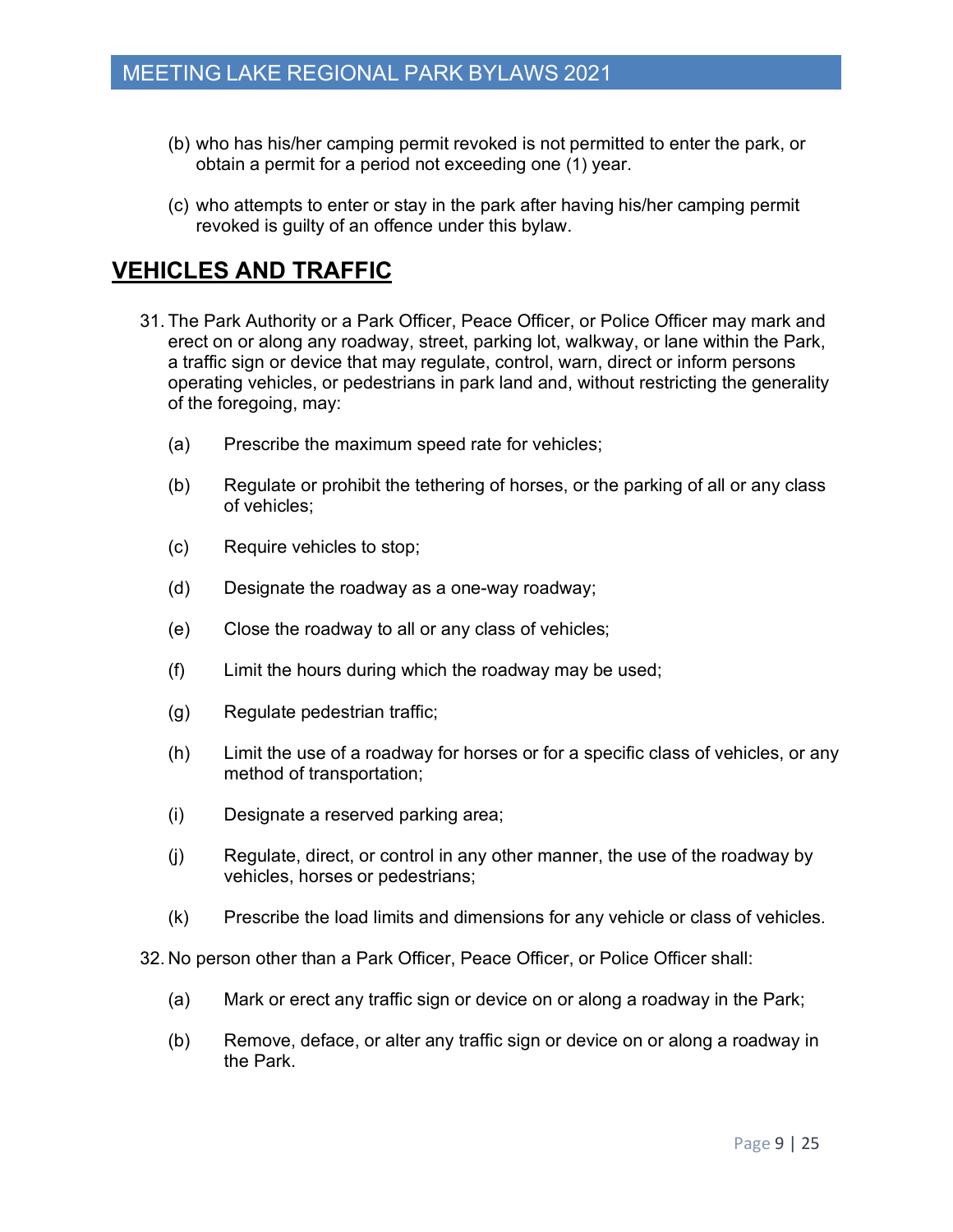- 33.Every person using a roadway in the Park shall obey the instructions in a traffic sign or device.
- 34. No vehicle within the Park shall proceed at a speed greater than 20 kilometers per hour, unless otherwise posted.
- 35. No person shall drive any vehicle within the Park contrary to any order, direction, or indication shown by a sign established by the Park Authority.
- 36. No person shall have, drive or park any vehicle except on a roadway or in an authorized parking area within the Park without the express consent, in writing, of the Park Authority.
- 37.All-terrain vehicles must proceed in a safe and careful manner on roadways in the Park, and on trails, roadways or other areas that have been designated for All Terrain Vehicles.
- 38.Any person who drives an all-terrain Vehicle must conform to the rules and regulations of the *All-Terrain Vehicles Act of Saskatchewan*, and *Highway Traffic Act of Saskatchewan*.
- 39. No person shall have, drive or park any vehicle in any area within the Park posted as a "Public Beach Area"**.**
- 40. No person shall fail to obey any traffic sign or device set up or placed pursuant to this bylaw.
- 41.Every person operating a vehicle within the Park shall comply with any traffic directions given to him by a Park Officer, Peace Officer, Police Officer or any person appointed by the Park Authority to direct the movement of vehicles.
- 42. No person shall operate a vehicle in any manner prejudicial to the safety of others having regard to all the circumstances, including the nature, condition, and use of that place and the amount of traffic that at the time is or might reasonably be expected to be on that place.
- 43. No person shall park or leave a vehicle, trailer, or all-terrain vehicle in such a manner as to obstruct the driveway leading to any residence or business premises or interfere with any vehicle that is loading or unloading goods or passengers within the Park.
- 44. No person shall drive a heavy vehicle within the park area without written permission from the Park Authority, unless that person is operating the heavy vehicle to perform services for the Park.
- 45. No person shall ride any bicycle, motorcycle, or other motor driven or foot propelled vehicle except on roadways or paths provided for such purposes or on a public highway. Motor driven vehicles must conform with *The Highway Traffic Act* and *I* or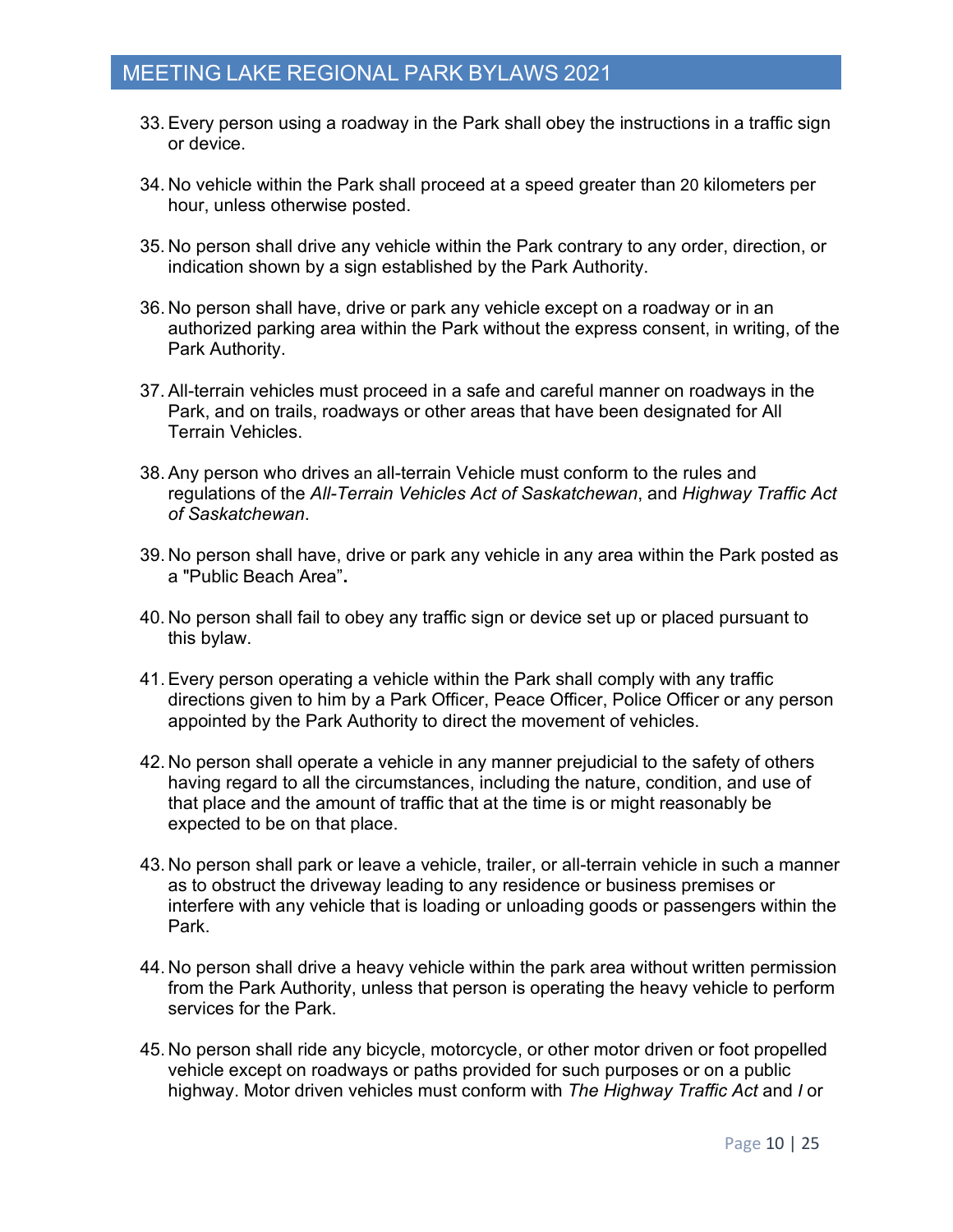the *All-Terrain Vehicles Act of Saskatchewan*, plus any *Regulations* passed pursuant to these Acts.

- 46. No person shall operate a vehicle in a manner so as to create a disturbance to any park patron.
- 47. No person shall operate a vehicle on a park road without reasonable consideration for other persons and vehicles using the road.
- 48. The operator of an emergency vehicle that is:
	- (a) used to transport a Park Officer, Peace Officer or Police Officer in the performance of the officer's duties;
	- (b) used for the transportation of a member of a fire department in response to an emergency; or
	- (c) an ambulance used in response to an emergency;

may, while an emergency exists, drive and/or park contrary to any posted sign or device, where in the circumstances it is necessary to do so.

- 49.Vehicles:
	- (a) The Park Authority, a Park Officer, Peace officer, or Police Officer may have removed and stored in a suitable place, at the expense of the owner:
		- (i) any vehicle parked or left on park land in contravention of these regulations; or
		- (ii) any vehicle that is in a rusted, wrecked, partly wrecked, dismantled or partly dismantled condition and that has apparently been abandoned within park land.
	- (b) The Park Authority, a Park officer, Peace officer, or Police Officer may cause a vehicle that is removed and stored pursuant to Subsection (I) to be released to the owner of the vehicle if the owner:
		- (i) presents information satisfactory to the Park Authority, Park Officer, Peace Officer, or Police Officer, that he or she is the owner;
		- (ii) pays the cost incurred by the Park Authority to remove and store the vehicle.
	- (c) If a vehicle that is removed and stored pursuant to Subsection (1) is not claimed by the owner in accordance with Subsection (2) within thirty (30) days, the Park Authority shall have the right to apply to a Court of Competent Jurisdiction for an Order of Possession and *I* or disposition of said property, according to the procedure set out in the *Parks Act - S.S. Chapter P-I.I*, and applicable amendments.
	- (d) Any cost incurred by the Park Authority for implementing Subsection (3) pursuant to this section are a debt due to the Park Authority by the owner of the vehicle.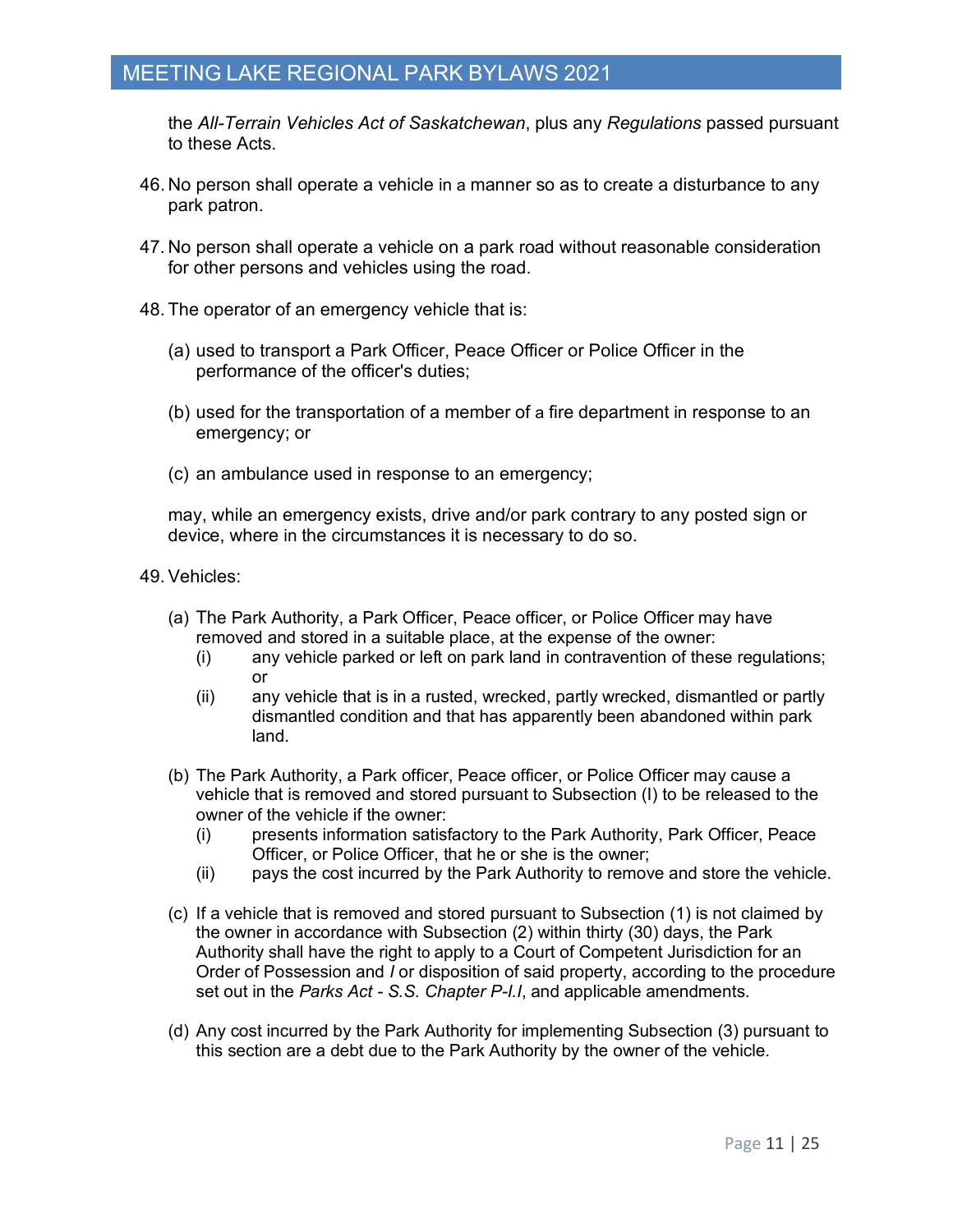## **DOMESTIC ANIMALS**

- 50. Without the prior written consent of The Park Authority, no person having the custody or control of a domestic animal shall:
	- (a) allow the domestic animal to run at large on park land; or
	- (b) bring the domestic animal into or allow it to remain in any:
		- (i) beach area, swimming area, or in any water within ninety (90) meters of a beach or swimming area.
		- (ii) public washroom, change house, concession, picnic shelter or other public structure; or
		- (iii) area where the Park Authority has caused signs to be set up prohibiting domestic animals.
	- (c) Subsection (b) does not apply to a person with a guide dog.
	- (d) Pets must be controlled and on a leash 16 feet or less at all times within the park.
	- (e) All animal droppings must be picked up and disposed of in a proper waste container.
- 51. Without the prior written consent of the Park Authority;
	- (a) No person shall ride, drive, lead or keep any horse on park land except on trails or other areas that the Park Authority has designated.
	- (b) No riding animal is allowed to be tethered within the Park Area, except by written permission of the Park Authority, and that written permission must be presented to a Park Officer, Peace Officer, or Police Officer upon request.
	- (c) Every person who owns, or has the care and control of, or keeps or harbours, any animal which by reason of excessive barking or excessive howling disturbs other persons is guilty of an offence under this bylaw.
	- (d) Where in the opinion of a Park Officer, Peace officer or Police Officer, a domestic animal:
		- (i) is a nuisance or danger to the life, safety, health, property or comfort of any person on park land, the Park Officer, Peace Officer or Police Officer may:
			- (1) prohibit the admission of the domestic animal to park land; or
			- (2) order the domestic animal be removed from park land;
		- (ii) is not under the proper care or control of a person or is running at large on park land, a Park Officer may notify a Peace Officer, or Police officer and request that he/she exercise his/her powers under the *Animal Protection Act*.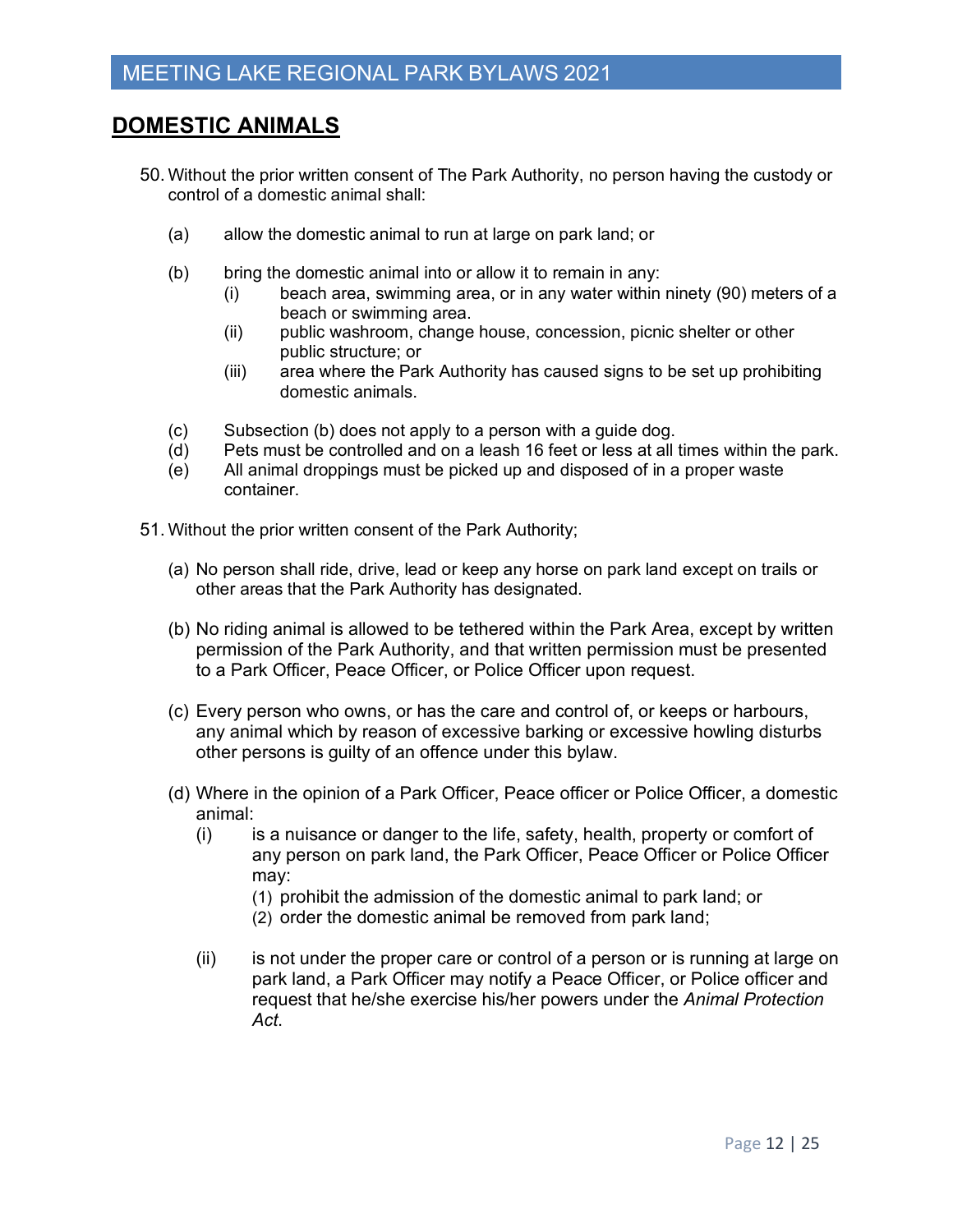## **SWIMMING AND FISHING**

- 52. Swimming:
	- (a) Designated area;
		- (i) The Park Authority may designate any area of waters in or adjacent to Park Land where the use of inflated or flotation apparatus or equipment is prohibited.
		- (ii) Where the Park Authority designates an area pursuant to Clause (a) (i), the Park Authority shall cause signs to be posted, in those areas that the Park Authority considers appropriate, identifying the area as an area where using inflated or flotation apparatus or equipment is prohibited.
	- (b) No person shall:
		- (i) use inflated or flotation apparatus or equipment in any waters on or adjacent to park land where their use is prohibited; or
		- (ii) swim, bathe, or water ski within 25 meters of an area designated for the docking or mooring of boats.
- 53.Angling Prohibition:
	- (a) The Park Authority may designate any area of waters in or adjacent to park land where angling is prohibited.
	- (b) Where the Park Authority designates an area pursuant to clause (a), the Park Authority shall cause signs to be posted in those locations that the Park Authority considers appropriate, identifying the area as an area where angling is prohibited.
- 54. Angling as defined and regulated by the *Saskatchewan Fisheries Regulations* shall be permitted within the Park except within 25 meters of:
	- (a) a Swimming Area, as designated by the Park Authority.
	- (b) an area designated by the Park Authority for loading and unloading boats.
	- (c) any other area where angling is prohibited by signs, as designated by the Park Authority.
- 55. Fishing:
	- (a) The Park Authority may designate a location or facility at which fish may be filleted or dressed.
	- (b) Where the Park Authority designates a location or facility pursuant to Subsection (a), the Park Authority shall cause signs to be posted in those locations that the Park Authority considers appropriate, identifying the location or a facility where fish may be filleted or dressed.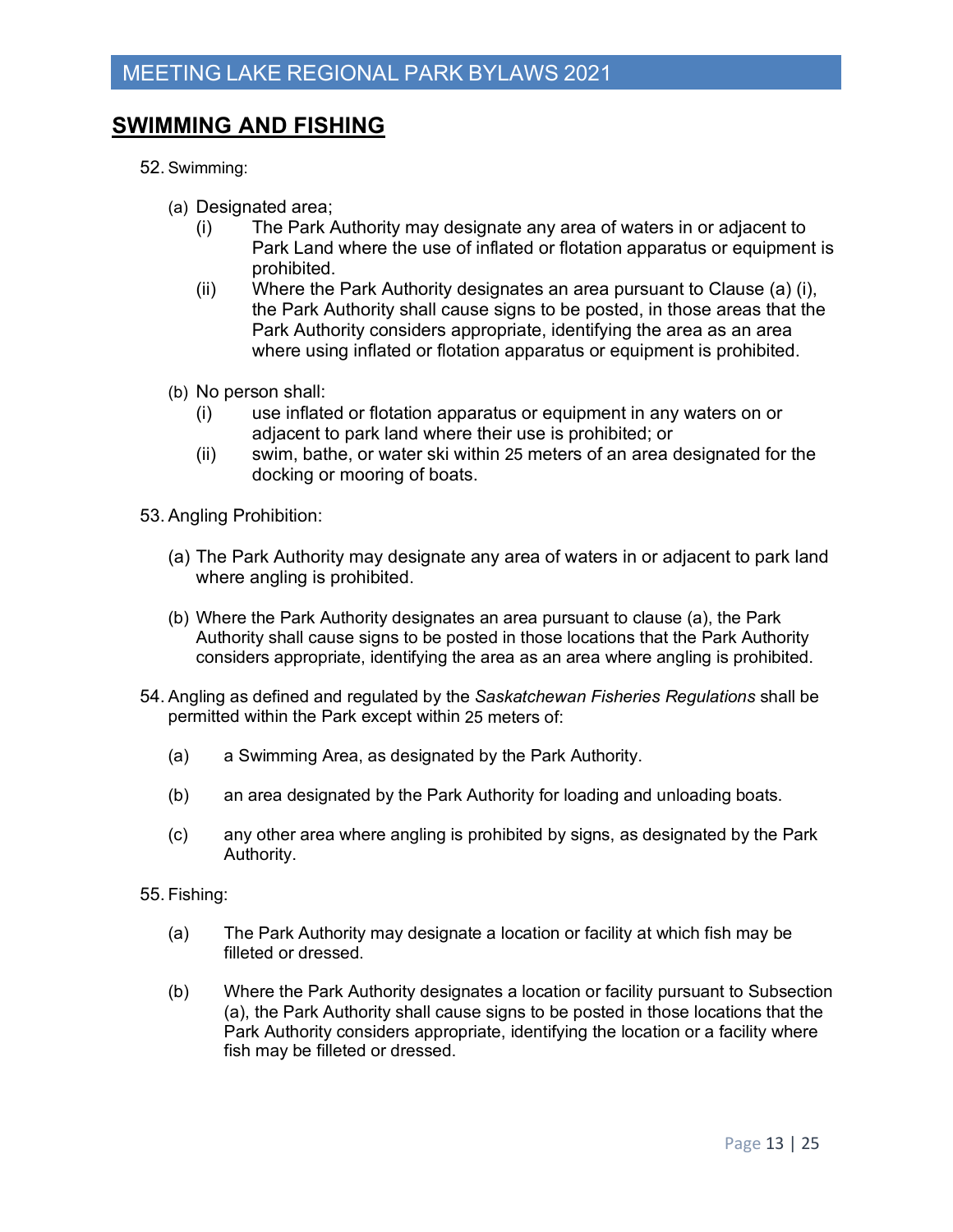- (c) No person on park land or on waters adjacent to park land shall fillet or dress fish within a:
	- (i) campground;
	- (ii) picnic ground;
	- (iii) park entry area;
	- (iv) playground; or
	- (v) beach area; except at a location or facility designated pursuant to Subsection (a).

#### **BOATS AND BOATING**

56. Boat Launch:

- (a) Designated Area;
	- (i) The Park Authority may designate an area of park land as an area where a water vessel may be launched, moored, or left; and
	- (ii) Where the Park Authority designates an area pursuant to Clause (a), the Park Authority shall cause signs to be posted, in those locations the Park Authority considers appropriate, identifying the area as an area where launching, mooring, or leaving of water vessels may take place.
- (b) No person shall launch, moor, or leave a water vessel in park land except in an area designated for that purpose, pursuant to Subsection (a).
- (c) No person shall use or operate a water vessel within twenty-five (25) meters of: (i) a swimming area;
	- (ii) a designated public beach area;
	- (iii) any area where the Park Authority has caused signs to be posted prohibiting water vessels.
- (d) No person shall operate a water vessel in any waters in or adjacent to Park land:
	- (i) in a manner that disturbs other persons or creates excessive noise, or
	- (ii) without due care and attention and without reasonable consideration for the safety of other persons.
- 57. No person shall occupy or keep a houseboat on any waters on or adjacent to park land except:
	- (a) with the prior written consent of the Park Authority; or
	- (b) within an area designated, by the Park Authority, for the occupying or keeping of a houseboat.
- 58. No person shall launch, moor or otherwise leave any boat in the Park for more than 24 consecutive hours, except in areas designated by the Park Authority for the launching, mooring, or leaving of boats.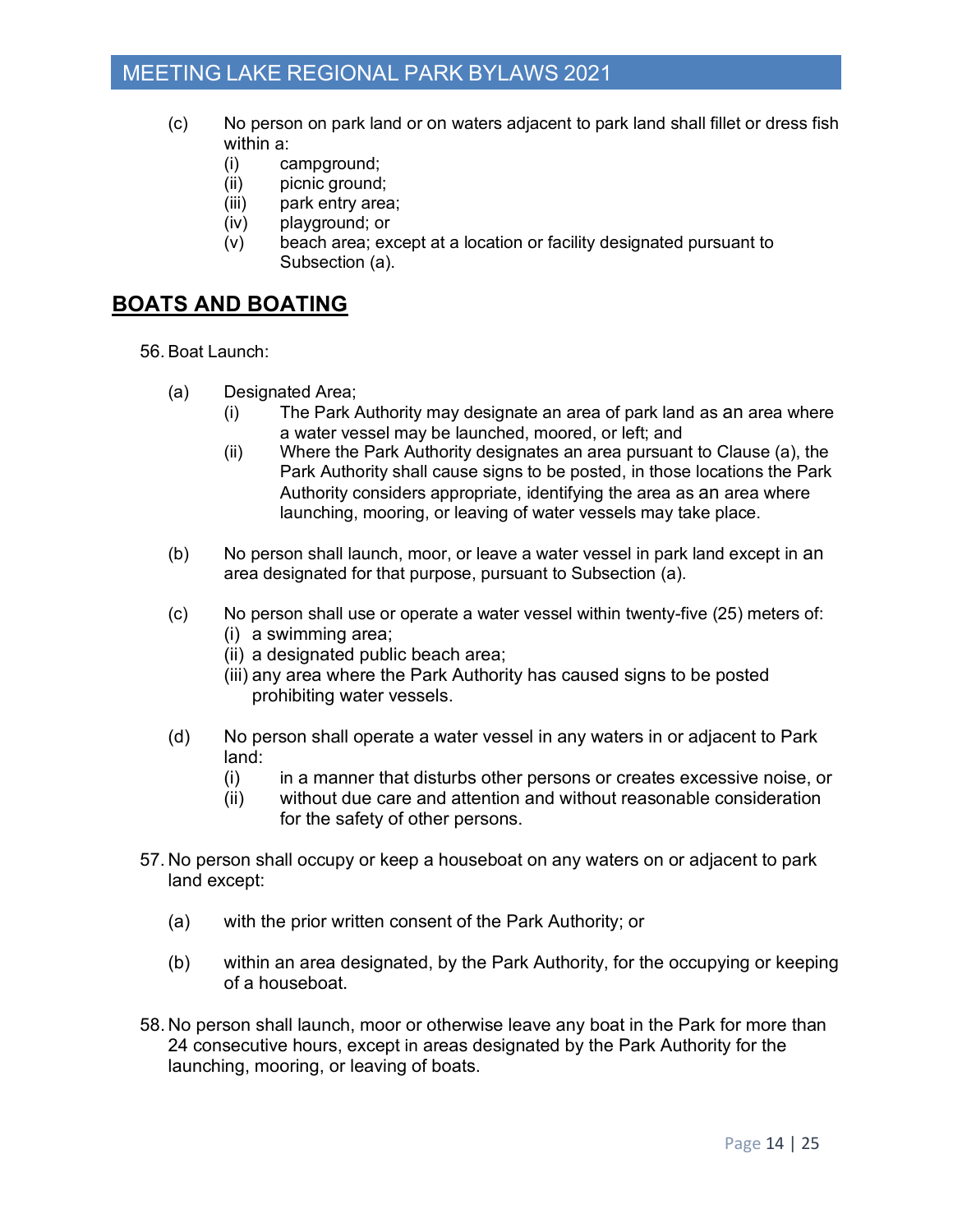#### **DOCKS**

59. No person shall erect a dock or similar structure within the park boundaries without the written consent of the park board and the cabin owners directly behind dock whether or not separated by a roadway or berm.

#### **BUILDINGS AND STRUCTURES**

- 60. No person shall develop, erect, alter, demolish, remove, or relocate any building or structure on Park land without:
	- (a) First obtaining all permits pertaining to the project being undertaken. All building projects must conform to the *Uniform Building and Accessibility Act*; *The Canadian Electrical Code* and the *Saskatchewan Supplement to the Canadian Electrical Code*, the *Public Health Act and Regulations* to the *Public Health Act*, and any other *Act of the Parliament of Canada* or Regulation pursuant to any Act or Act of the Parliament of Canada and any Act or Act of the Government of Saskatchewan or Regulation pursuant to an Act or Act of the Government of Saskatchewan that pertain to the project that is to be undertaken; and
	- (b) the written consent of the Park Authority.
- 61.Application:
	- (a) Any person wishing to erect, alter, repair, demolish, remove or relocate any building, erection or structure, or make any excavation on Park land must apply in writing to the Park Authority;
	- (b) An application pursuant to Subsection (a) is subject to the requirements of Section 57, Subsection (a), and is to include:
		- (i) plans and specifications showing the type, style, design, and construction of the proposed building or structure.
		- (ii) a plot plan indicating:
			- (1) the position of the building or structure;
				- (2) the position of existing buildings or structures and of existing vegetation;
				- (3) the boundaries of the land where the building or structure will be erected.
		- (iii) a description of proposed changes to existing landforms and vegetation;
		- (iv) copies of all permits pertaining to the project being undertaken;
		- (v) any fees as may be prescribed by the Park Authority;
		- (vi) any other information that the Park Authority may require.
	- (c) Where the Park Authority receives an application pursuant to Subsection (2), and is satisfied that the application is complete, and all permits have been obtained, and the erection, alteration, repair, demolition, removal or relocation of any building, erection, or structure, or the making of any excavation complies with the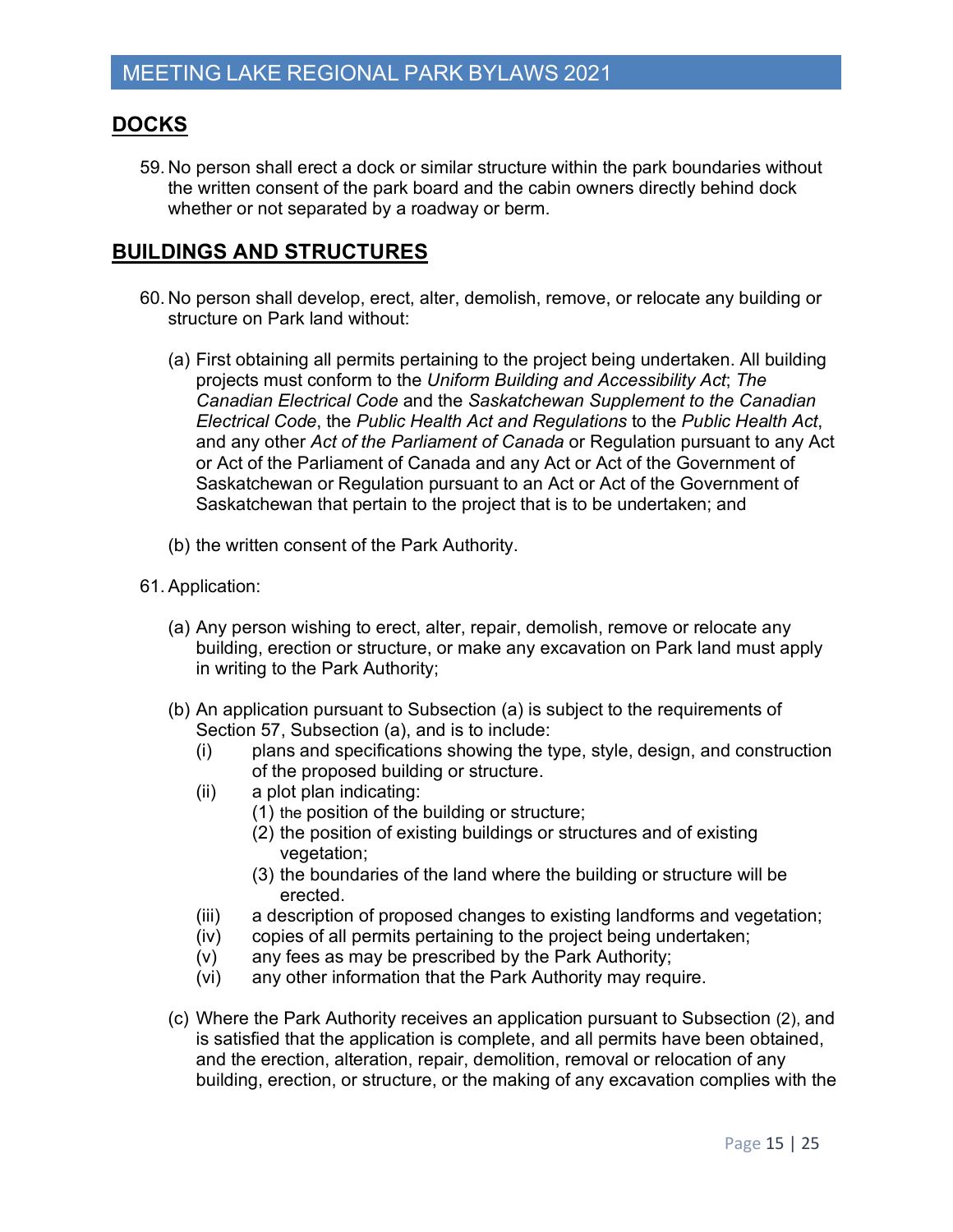requirements of Section 57, Subsection (I), the Park Authority may issue a building permit.

- (d) Subject to Section 59, Subsection (a), The Park Authority may impose any terms and conditions on the building permit that the Park Authority considers appropriate, including prescribing the type, style, location, design and size of buildings and other structures to be erected or placed on park land and the material of which they are to consist.
- 62.Space Limits:
	- (a) Without the prior written consent of the Park Authority, no person shall construct more than one primary dwelling on any lot;
	- (b) No person shall construct any building or structure
		- (i) within 6 metres of the front portion closest to the surveyed road; and
		- (ii) within 1.5 metres of other boundaries; of any lot.
- 63.Subject to Section 61, no person shall develop, erect, alter demolish, remove, or relocate any building or structure on any park land that is registered with a land titles office as being public reserve, or on or along the banks or shores, or in the water of any lake within, or adjacent to park land, which is public reserve as registered by Plan of Survey.
- 64.Public Reserve:
	- (a) Any person wishing to develop, erect, alter, demolish, remove or relocate any building or structure on any park land that is public reserve, as registered by Plan of Survey, or on or along the banks or shores or in the water of any lake within or adjacent to Park land must apply to the Department of Environment and Resource Management (or other title, as designated from time to time) for a permit.
	- (b) An application pursuant to subsection (1) is to include:
		- (i) plans and specifications showing the type, style, design and construction *of* the proposed building or structure;
		- (ii) a plot indicating:
			- (1) the position of the building or structure;
			- (2) the position of existing buildings or structures and of existing vegetation;
			- (3) the boundaries of the lands held or to be held for the purpose of erecting, altering, demolishing, removing or relocating the proposed building or structure.
		- (iii) a description of proposed changes to existing landforms and vegetation;
		- (iv) any fee that may be prescribed;
		- (v) any other information that the Minister may require.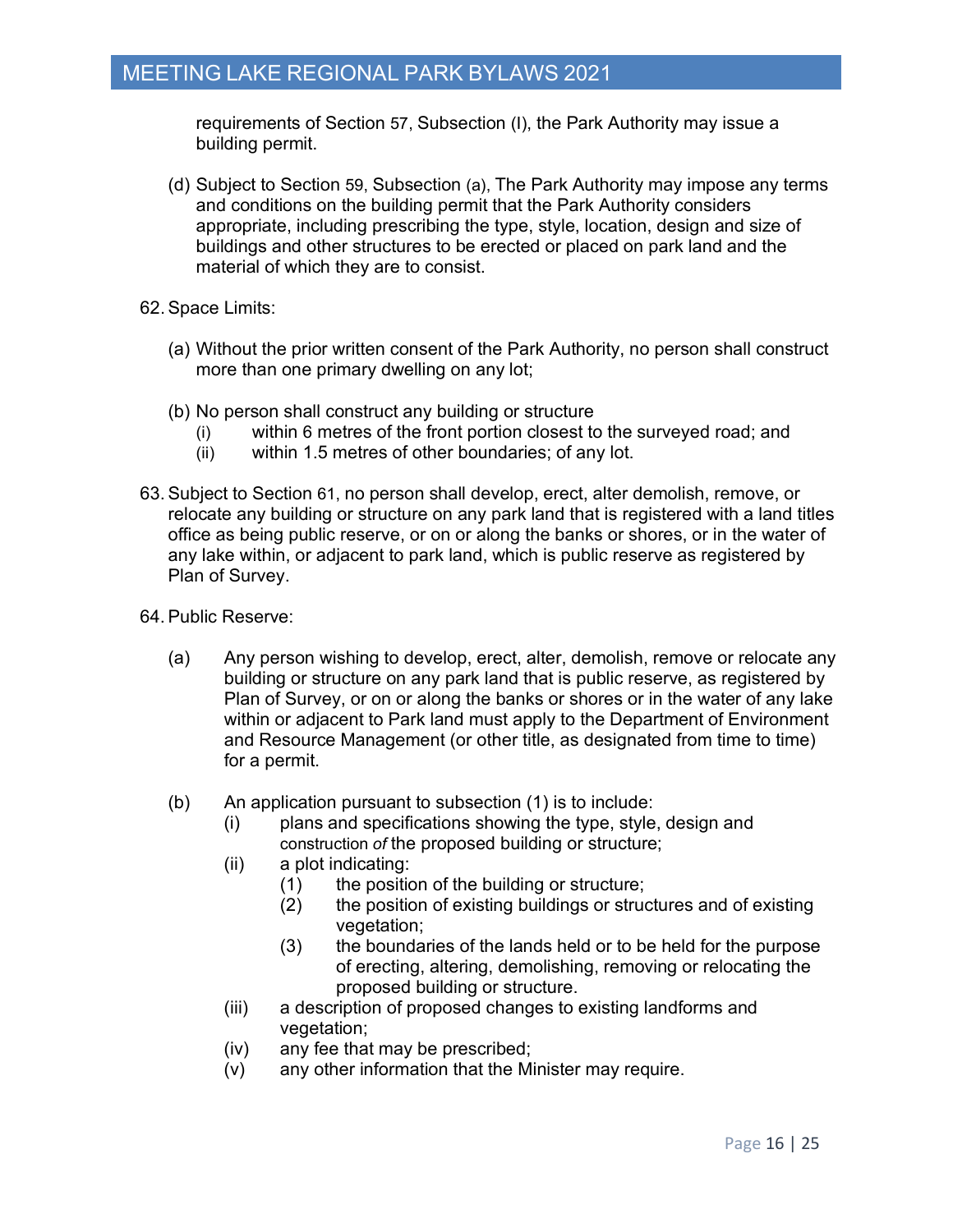- (c) Where the Department of Environment and Resource Management (or other title as designated from time to time) receives an application pursuant to Subsection (a), and is satisfied that the application is complete, and complies with *The Uniform Building and Accessibility Standards Act*, the Department of Environment and Resource Management (or other title as designated from time to time) may issue a permit, and impose any terms and conditions on the permit that may be considered appropriate.
- 65.Any person who receives a permit pursuant to Section 61, must comply with all regulations in *The Uniform Building and Accessibility Standards Act*, *The Canadian Electrical Code*, and the *Saskatchewan Supplement to the Canadian Electrical Code*, *The Health Act*, and any Act of the Province of Saskatchewan, and any Act of the Parliament of Canada that relate to the project the permit holder is undertaking.
- 66.Any person who has been issued a permit pursuant to Section 58, Subsection (3) and/or Section 61, Subsection (3), must present the permit for inspection upon request by a Park Officer, Peace Officer, Conservation officer, Police Officer, Health Inspector, Electrical Inspector; Building Inspector or any other person, who, within the range of their duty, requests the permit be presented.
- 67.Every person who maintains a building or structure on park land shall maintain the building or structure:
	- (a) in a reasonable state of repair; and
	- (b) in a clean, safe, and satisfactory state.
- 68.Buildings & Structures:
	- (a) Where in the opinion of the Park Authority, an existing building or structure does not comply with Section 64, and the Park Authority gives written notice to the person(s) who is responsible for the building or structure, specifying the defects of the building or structure and the time within which the defects are to be corrected, the person(s) shall immediately remove, pull down, or put the building or structure into a condition satisfactory to the Park Authority.
	- (b) Where the person fails to correct the defects in the manner described in Subsection (a), with in the time prescribed by the Park Authority, the Park Authority may carry out the powers it has in its Lease Agreement with the building or structure owner, or may contact the Provincial Department(s) concerned to deal with the building or structure.
- 69. Without the prior written consent of the Park Authority, no person shall have a privy pit or make a connection on park land with:
	- (a) A water main or sewer main;
	- (b) a water pipe connected to a water main; or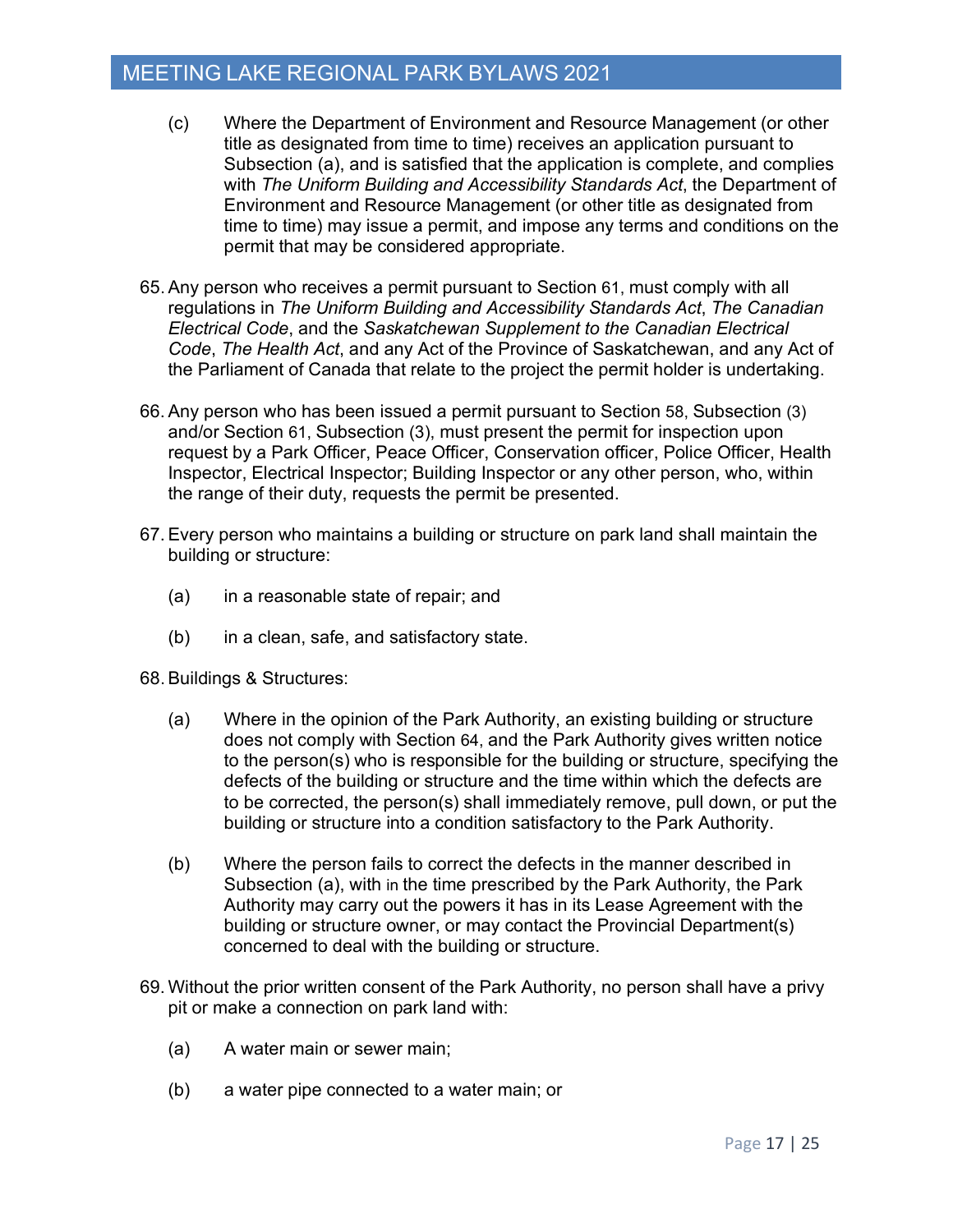- (c) a sewer pipe connected to a sewer main.
- 70. Septic Tank:
	- (a) Without the prior written consent of the Park Authority, no person occupying or operating a dwelling or public facility on park land shall fail to have a septic tank or sewage system.
	- (b) Without the prior written consent of the Park Authority, no person shall install on park land a septic tank or sewage system.
	- (c) A person who wishes to do a thing mentioned in Subsection (2) shall apply in writing to the Park Authority.
	- (d) An application pursuant to Subsection (c) is to include,
		- (i) detailed drawings of the proposed installations; and
		- (ii) evidence satisfactory to the Park Authority that:
			- (1) the applicant is competent to make the proposed installation; and
			- (2) the plans for the septic tank or sewage system have been approved by all appropriate government departments including, but not limited to:
				- (i) the Department of Health;
				- (ii) the Saskatchewan Water Corporation; or
				- (iii) the Department of Environment and Public Safety;

as the case may require.

- (e) Where the Park Authority receives an application pursuant to Subsection3 and is satisfied that it is complete, the Park Authority may give their consent.
- (f) The Park Authority may impose any terms and conditions on a consent that the Park Authority considers appropriate.
- (g) No person shall fail to comply with any terms or conditions imposed on a consent.
- (h) Seasonal lessees may only install septic tanks with prior written consent of the Park Authority.

#### **LEASES**

71. Lease Fees:

(a) The Park Authority may require any lessee or permittee to pay such annual charges or rates as may be necessary to pay for services, local improvements and capital development costs of a subdivision in the Park.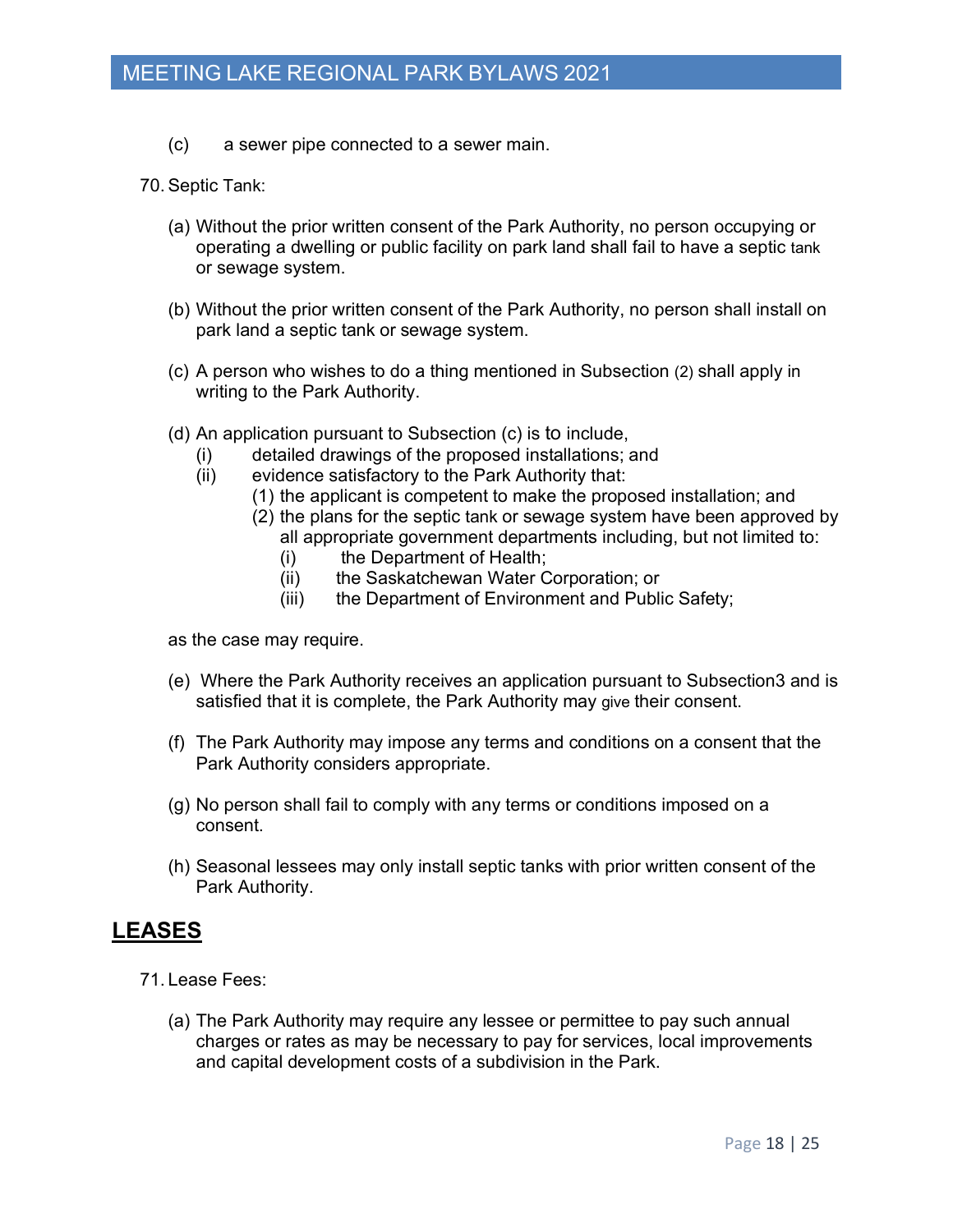- (b) When the annual lot rentals provided by the lease are subject to revision at five (5) year intervals, the Park Authority may incorporate the charges or rates provided in Subsection (1) into annual lot rentals payable under the lease.
- (c) In the event of non-compliance with specific lease conditions or in the event of voluntary surrender of the lease, the Park Authority may retain, out of such capital charges as may have been paid in accordance with Subsection (a), outstanding lease rental or service charges or such amount as the Park Authority may determine.
- (d) In the event of late payment of annual charges or fees, the Park may charge a late payment fee as set from time to time by the Park Board.
- (e) Cabin owners may request camping permits for holiday trailers to stay on their lots provided they are not blocking traffic and are not on roadways or public areas as outlined in section 12.
- 72. Inspection:
	- (a) A Park Officer may enter upon the property, which is the subject of the lease, and inspect the exterior of any building structure or work, or any part thereof, of any kind in the Park, and may require or order the proper maintenance or repair of any such building, structure or work to be made by the lessee or permittee.
	- (b) Should circumstances warrant further inspection, the Park officer shall contact the Provincial Department concerned to carry out that inspection.

## **FIREARMS**

73. Hunting:

- (a) subject to *The Wildlife Act*, no person shall, without a special permit from the Minister,
	- (i) hunt, poison, molest or disturb any wildlife within;
	- (ii) destroy or alter any wildlife habitat within;
	- (iii) carry, possess or discharge any firearm, firecracker, or firework within or discharge any firearm, firecracker or firework over a Regional Park.
- (b) Notwithstanding Subsection (a), a person who is passing through park land may carry firearms if they are:
	- (i) encased or sealed in such a way as to prevent their use; or
	- (ii) kept in a trunk of a vehicle in such a way that they are not readily available.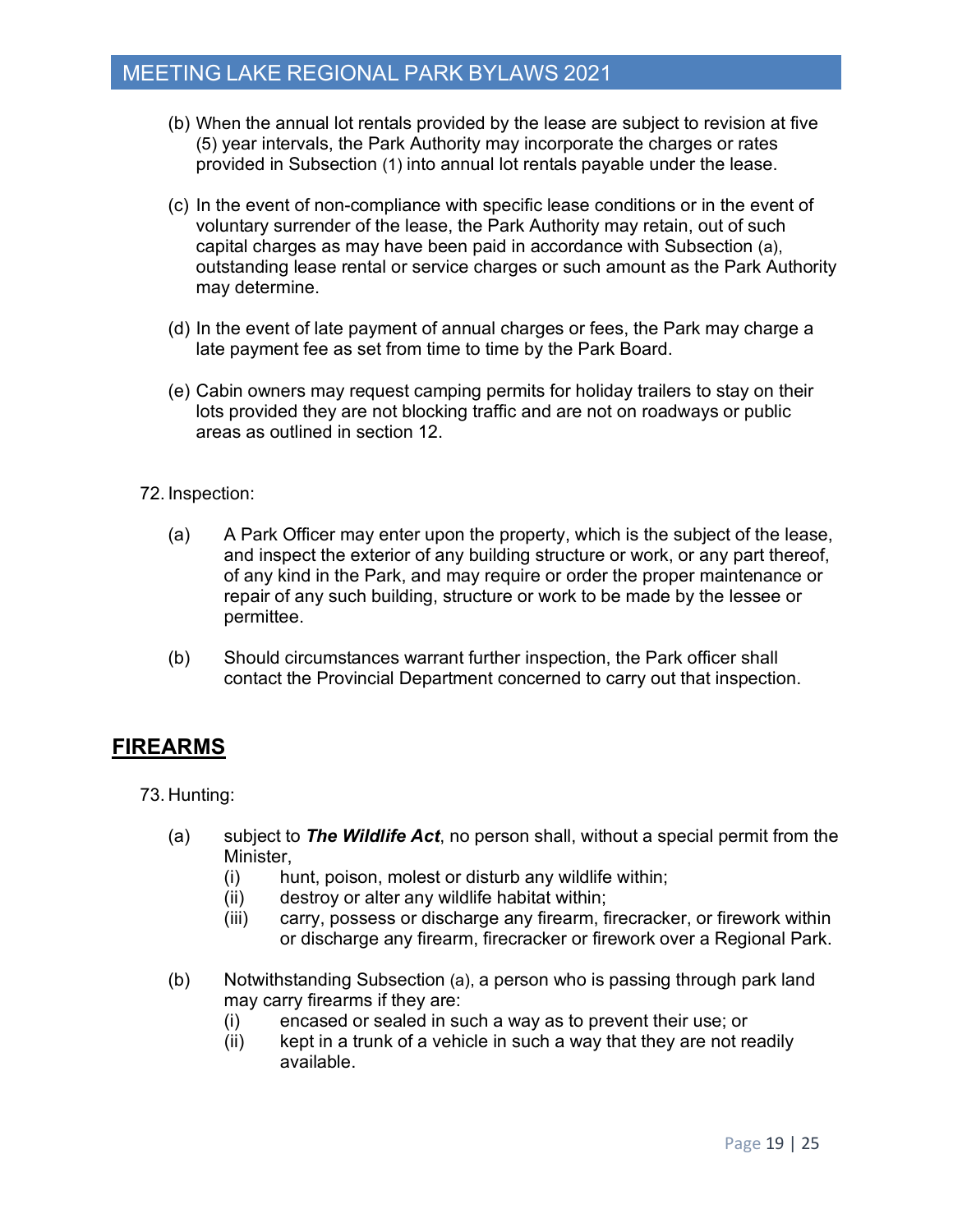- 74. For the purpose of controlling nuisance animals in the park, the Park Authority shall request from the Minister, that a SPECIAL PERMIT be issued to a person(s), allowing that person(s) to use a firearm in the Park for the purpose of controlling nuisance animals within the Park.
- 75.Section 71 does not apply to a person(s) who, UPON REQUEST FROM THE PARK AUTHORITY, has been issued a SPECIAL PERMIT, by the Minister, to use a firearm for the purpose of controlling nuisance wildlife within the Park.
- 76.Any person who has been issued a SPECIAL PERMIT for the purpose of controlling nuisance wildlife within the Park must:
	- (a) comply with all conditions of the permit;
	- (b) present the permit for inspection upon request by a Park officer, Peace Officer, Police Officer, or Conservation officer.
- 77.Subject to *The Wildlife Act*, any person who violates Sections 71, 72, 73, or 74\_of this bylaw, is guilty of an offence and liable on summary conviction to a fine of not more than \$1,000.00.
- 78. *The Migratory Birds Convention Act*, *The Wildlife Act*, *The Fisheries Act*, *The Prairie and Forest Fires Act* and all other Acts governing renewable and natural resources in Saskatchewan, and all Regulations thereunder, shall apply to and have full force and effect in the Park unless otherwise provided.

## **GENERAL PROHIBITIONS**

- 79. The Park Authority may specify or designate any area in the Park on which the landing of aircraft or the use of boats or other watercraft shall be prohibited or restricted.
- 80. Fires:
	- (a) No person shall light any outdoor fire in the Park except in a fireplace, barbecue, or proper fire receptacle that was designed for that purpose.
	- (b) In times of high or extreme Fire Hazard, the Park Authority, a Park Officer, Police Officer, or Peace Officer may issue a directive that no person shall light any open fire of any kind, while the high or extreme fire hazard exists.
- 81. No bonfire or other exposed fire shall be kindled to dispose of rubbish in the Park.
- 82.Any person using any cabin, trailer, tenting or other area shall keep such area in a clean and satisfactory state.
- 83.Except as may be authorized by the Park Authority, in writing, or by an erected sign: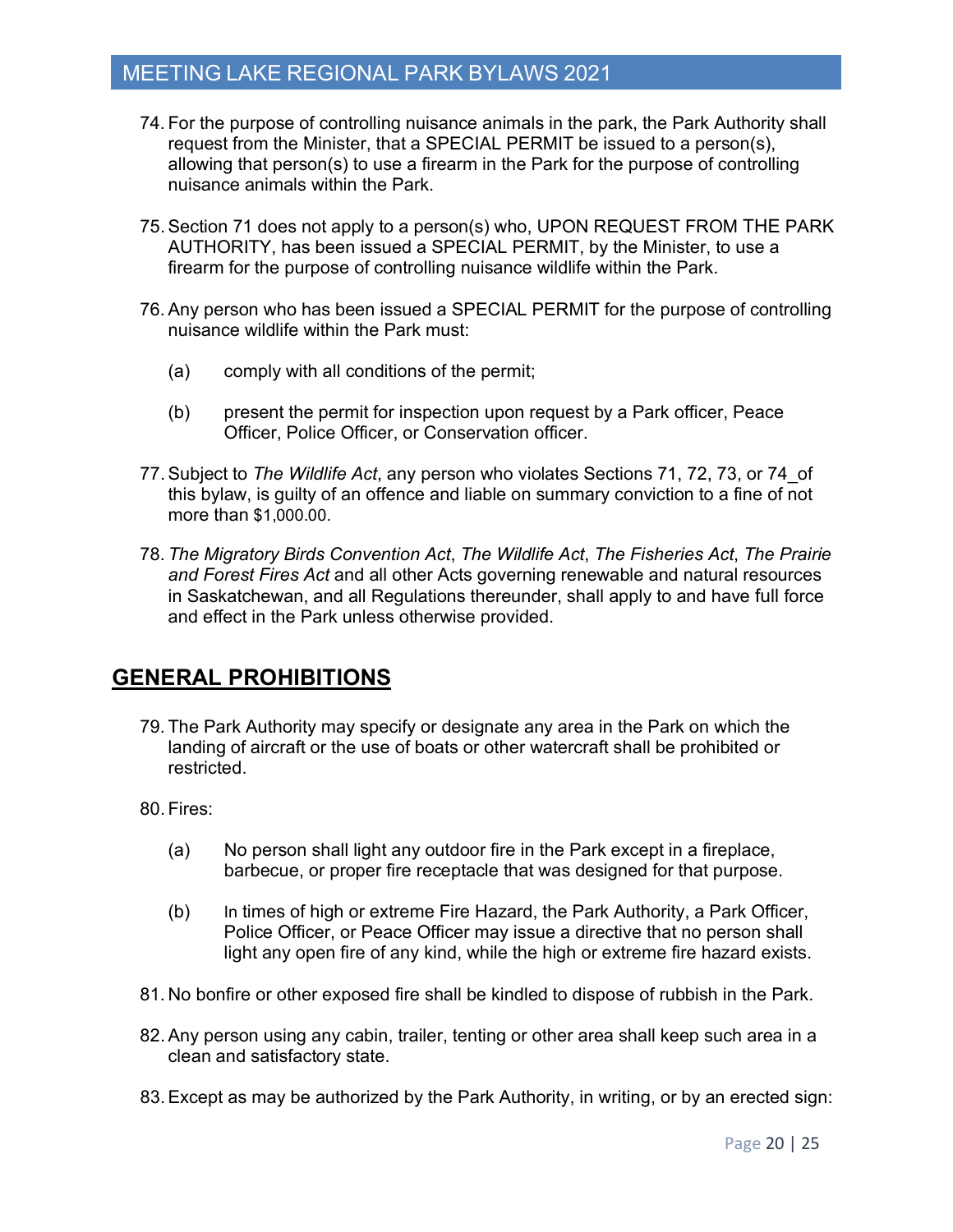- (a) No person shall tamper with, deface, cut into, write upon or otherwise disfigure or destroy any natural rock formation, soil, tree, timber, bridge, berm, building, seat, or any other structure within any area of the Park, including any daily camping area, seasonal/permanent camping area, cottage subdivision, golf course, or beach area.
- (b) No person shall remove, deface, or destroy any notice or sign posted in the Park.
- 84. No person shall enter or proceed upon grass, lawn, turf, seedbed or other plot or area contrary to a sign or prohibition.
- 85. No person shall use or deposit any foreign material, chemicals, sand, gravel, dirt, pollutants, contaminants, or any other substance in or along the shores of the lake which could pollute, damage or destroy the fish, birds, animals, or other wildlife species or their habitat.
- 86. No area of the Park may be used in such a way as to pollute, contaminate or cause other injury to the swimming facilities.
- 87. Swimming:
	- (a) Any person entering a swimming area at any time does so at their own risk.
	- (b) It is illegal for any person to enter a swimming area between the time of onehalf hour after sunset and one-half hour before sunrise.
	- (c) Subsection (b) does not apply to any Park Officer, Police officer, Resource officer, or other personnel who must enter a swimming area in order to carry out their duty.
- 88. No person shall engage in the sale of goods, solicitation, or display of any sort within the Park Area, except by the written permission of the Park Authority.

## **BUSINESS OPERATIONS**

- 89. No person shall carry on or be engaged in any business, calling or trade or occupation within the Park except with the written consent of the Park Authority.
- 90. No person shall be granted a permit to operate a business within the park unless he/she has first entered into a written agreement with the Park Authority defining the conditions and terms under which he/she will operate.
- 91. The Park Authority, may upon the application of an interested person or upon their own motion, cause to be advertised for disposition the right to operate any business within the Park.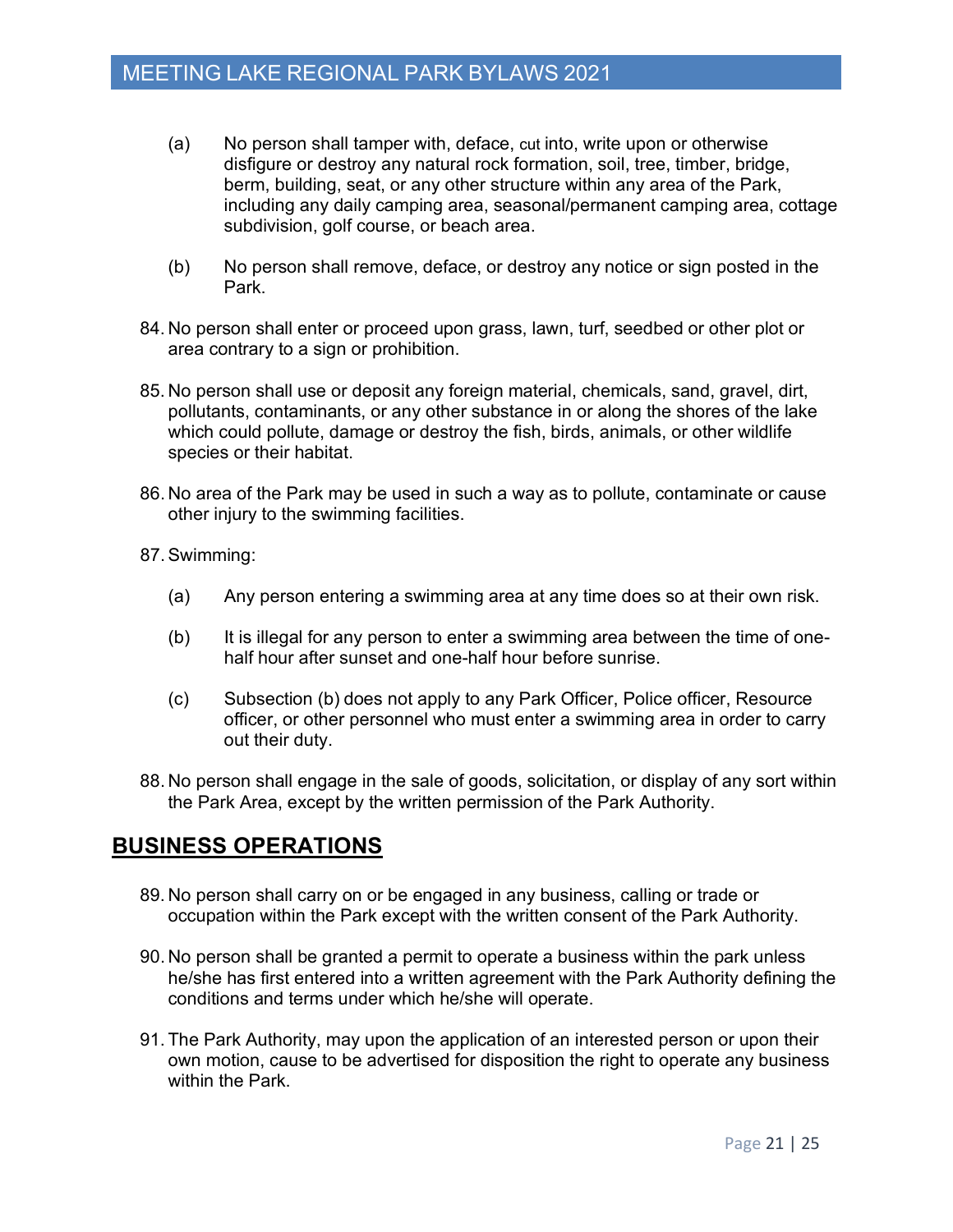- 92.Except in the case of a renewal of an existing agreement or of an operation expected to have gross sales of less than \$2,000.00, business opportunities will be publicly advertised for tender in which case the Park Authority may select an operator from among those tendering; providing, however, if no tenders are received or if none are acceptable in the opinion of the Park Authority, they may make such other arrangements as appear justified to enable the business operation to proceed.
- 93. The advertisement referred to in Sections 88, and 89, shall be published in such publications as the Park Authority may designate.
- 94. The Park Authority may require that any tender specify the percentage of gross revenue from the business operation or other payment which will be payable to the Park Authority and they may specify a minimum percentage or other payment which will be considered acceptable.
- 95. When a business is to be carried on in premises to be provided by the permittee in the Park, building plans and/or specifications in accordance with, but not limited to, *The Building Standards Code*, the *Public Health Act*, *The Electrical Standards Code* and *Public Accessibility Code*, will be submitted for approval to the Park Authority, and such plans and/or specifications will become part of the agreement.
- 96. The right to reject any or all bids and offers shall be reserved by the Park Authority and the money submitted with the bids or offers by the unsuccessful applicants shall be refunded.
- 97. The form of any contracts for operation of a business in the Park issued pursuant to bids or offers shall be determined by the Park Authority.
- 98.Any person carrying on business in the Park shall keep such records as may be required by the Park Authority and make them available for inspection at all reasonable times.
- 99. No agreement shall have the effect of granting to the lessee the exclusive right to carry on a business, calling, trade or occupation in any area of the Park.
- 100. No person or group of persons shall institute charges or fees for functions or special events held within the Park, unless authorized to do so by the Park Authority.
- 101. No person shall post or display in the Park any signs, posters or advertisements other than one approved by an officer or Park Manager in writing.
- 102. No person shall advertise lotteries or display prizes in connection with draws or contests in the Park without the permission of the Park Authority.
- 103. Every person using the Park for any purpose whatsoever shall comply with the provisions of all Provincial and Federal Statutes as they may apply, including but not limited to *The Parks Act*, *The Prairie and Forest Fires Act*, *The Provincial Lands Act*, *The Forest Act*, *The Public Health Act*, *The Highway Traffic Act*, the *All-Terrain*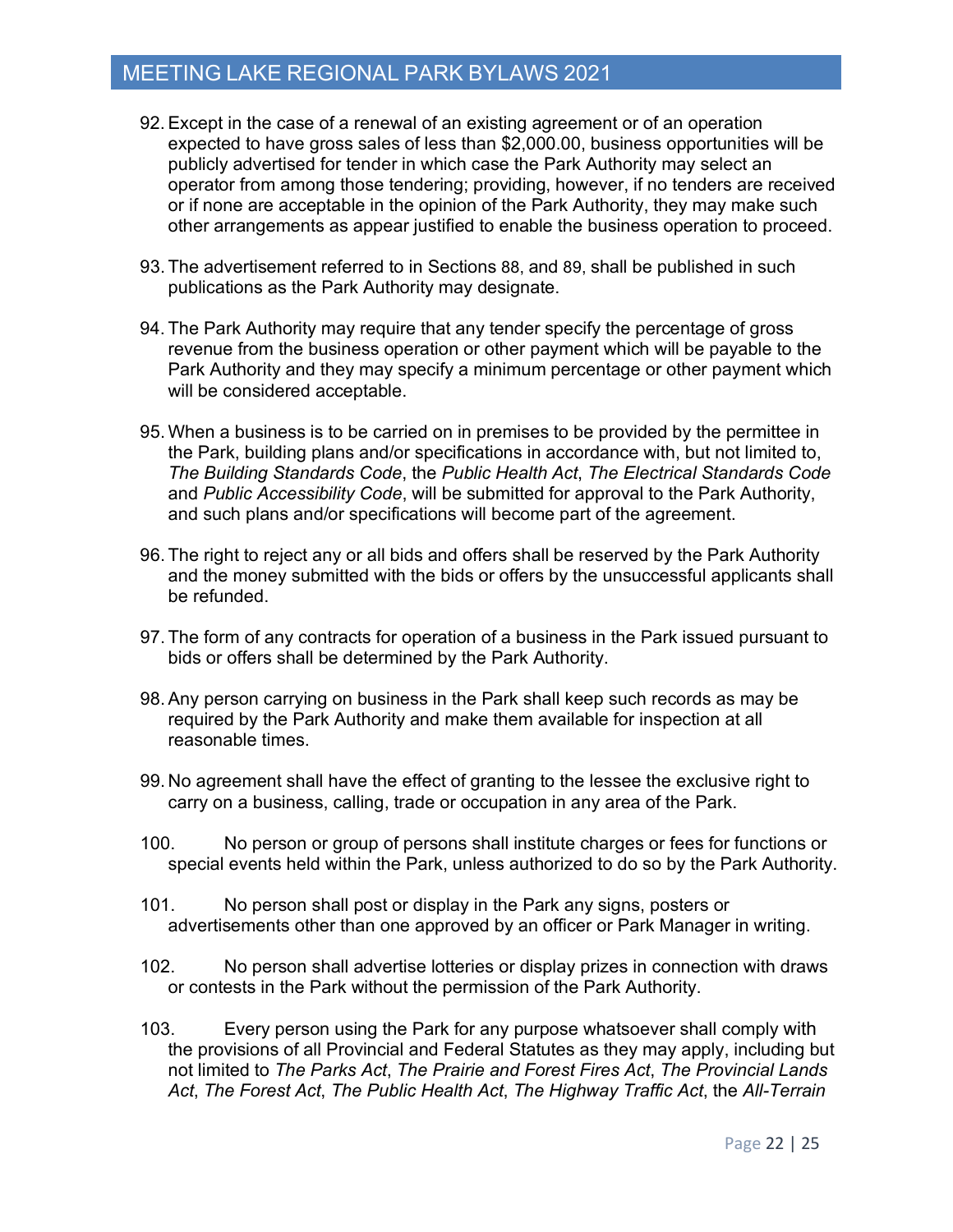*Vehicles Act*, the *Snowmobile Act*, or any succeeding legislation, and in the event of his/her failing to do so, the Park Authority, Park Officer, Police Officer, or Peace Officer may cancel the lease, permit, license or other authority under which the Park is used.

- 104. The Park Authority may suspend the right to exercise the authority granted under any permit, lease or license and prohibit entry into or occupancy of any area within the Park during a period of high fire hazard.
- 105. The Park Authority may, in addition to any other penalties, withdraw from any person the privilege of obtaining any further or other permit, lease or license upon his conviction under any Provision of *The Prairie and Forest Fire Act*, *The Forest Act*, *The Provincial Lands Act*, *The Public Health Act* or these Regulations.
- 106. A person who contravenes any of the provisions of this Bylaw may be expelled from the Park, and The Park Authority, a Park Officer, Police officer or Peace officer may cancel any permit that person may have which allows entry into and/or use of the Park.
- 107. The Park Authority may fix any charges not provided by these Regulations.

## **PENALTY CLAUSES**

#### General Penalty Clause:

108. Any person who is guilty of an offence not listed in Section 77 and Section 108 of this Bylaw is liable on summary conviction to a fine of not more than \$1,000 (One Thousand Dollars), and in default of payment to imprisonment for a term of not more than 30 days.

#### Specific Penalty Clause:

109. Any person who violates Section 84 or Section 85 of this Bylaw may be charged pursuant to the *Environmental Management and Protection Act - Ch. E - 10.2*.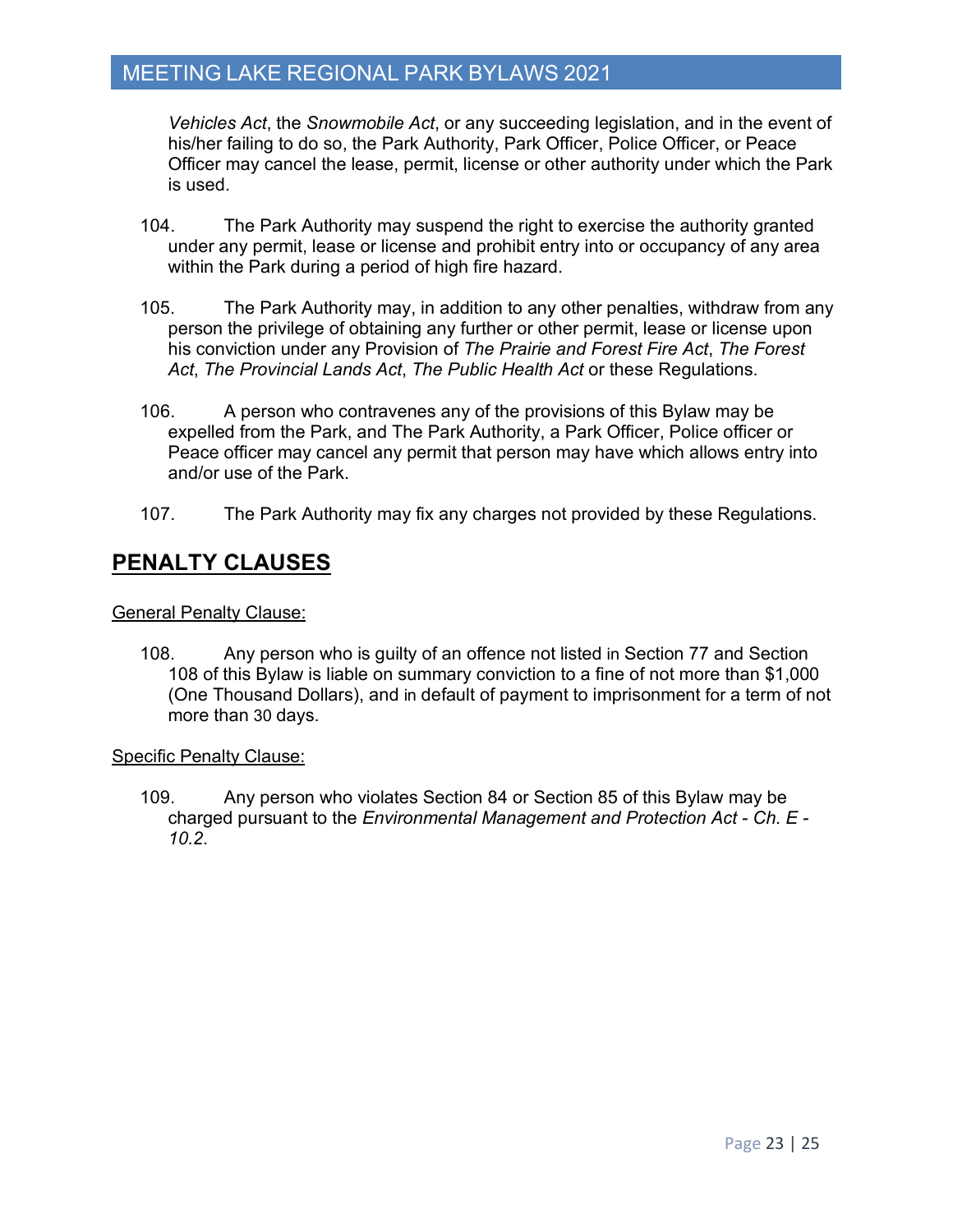#### Voluntary Penalty Clause:

107. Any person who contravenes any of the provisions of the following Sections of the Regional Park Bylaw 2021, may be, at the discretion of the officer, subject to a voluntary penalty as listed.

| <b>SECTION</b>                      | <b>PENALTY</b> |
|-------------------------------------|----------------|
| 1.(b) or $1(c)$                     | 200.00         |
| 2.                                  | 200.00         |
| $\overline{7}$ .                    | 200.00         |
| 12.                                 | 300.00         |
| 14.(a) or 14 (b) or 14(c) or 14 (d) | 200.00         |
| 14.(e)                              | 800.00         |
| 15.                                 | 200.00         |
| 18.                                 | 300.00         |
| 19.                                 | 200.00         |
| 21.                                 | 1000.00        |
| 22.                                 | 1000.00        |
| 26.                                 | 1000.00        |
| 28.(c)                              | 1000.00        |
| 31.                                 | 200.00         |
| 32.                                 | 200.00         |
| 33.                                 | 200.00         |
| 34.                                 | 200.00         |
| 37.                                 | 200.00         |
| 38.                                 | 400.00         |
| 41.                                 | 200.00         |
| 42.                                 | 200.00         |
| 43.                                 | 200.00         |
| 44.                                 | 200.00         |
| 45.                                 | 400.00         |
| 48.                                 | 400.00         |
| 49.                                 | 400.00         |
| 50.(b)                              | 200.00         |
| 52.                                 | 400.00         |
| 53.(c)                              | 200.00         |
| 54.(b)                              | 200.00         |
| 54.(c)                              | 200.00         |
| 55.                                 | 200.00         |
| 56.                                 | 200.00         |
| 77.                                 | 400.00         |
| $79. -$                             | 200.00         |
| 80.                                 | 400.00         |
| 82.                                 | 400.00         |
| 87.                                 | 1000.00        |
| 100.                                | 1000.00        |
| 101.                                | 1000.00        |